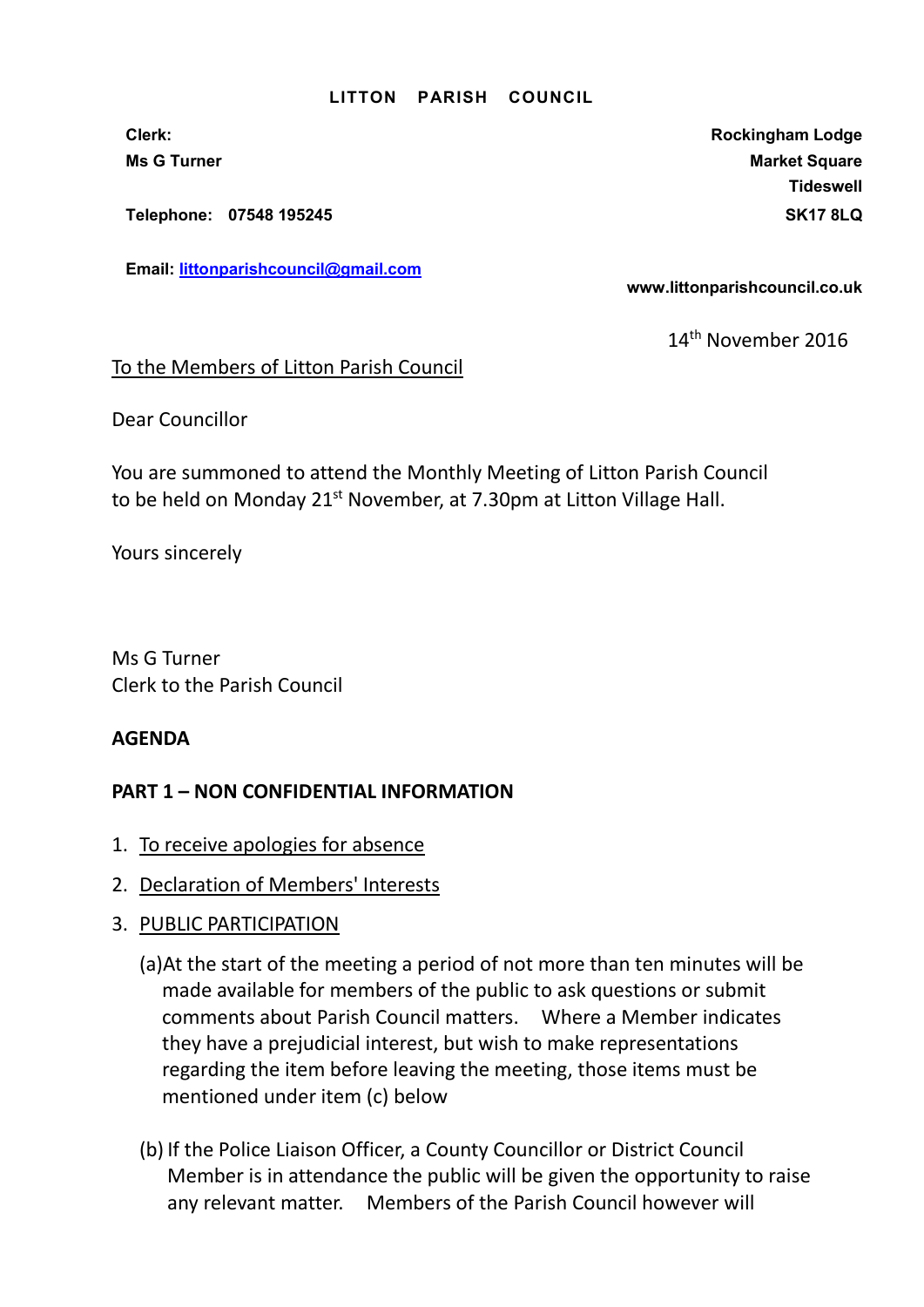restrict Police matters they raise to those relating to their parish.

(c) Members declaring a prejudicial interest who wish to make representations or give evidence under the Code of Conduct relating to Agenda items shall do so at this stage.

To determine which items, if any, from the Agenda should be taken with the public excluded. If the Parish Council decides to exclude the public, it will be necessary to pass a resolution in the following terms:

"to consider a resolution under the Public Bodies (Admission to Meetings Act 1960) s1 to exclude members of the press and public in order to discuss item number ..."

This item will then be discussed with press and public excluded.

4. To confirm the minutes of the Full Council Meeting held on  $17<sup>th</sup>$  October 2016.

- 5. Actions from the minutes
	- 1651 Sunnybank Lease Agreement
	- 1708 Loose gravestones at the cemetery
	- 1723 Village Green Regulations Vehicular Access Agreements
	- 1732 Parking on Village Green notices
	- 1755 Heritage Lottery Fund final account
	- 1756 Cemetery spring bulbs, repairs to wall
	- 1757 Cressbrook car park
	- 1760 Sunnybank Pine Tree
- 6. Budget & Precept 2017/18 (report attached)
- 7. Freedom of Information Act Publication Scheme policies & procedures (list attached)
- 8. Memorial Playing Field Boundary
- 9. Planning applications NP/DDD/1016/1035 - Proposed conversion of barn into a holiday unit, Bottomhill Road, Cressbrook
- 10. Finance Accounts for Payment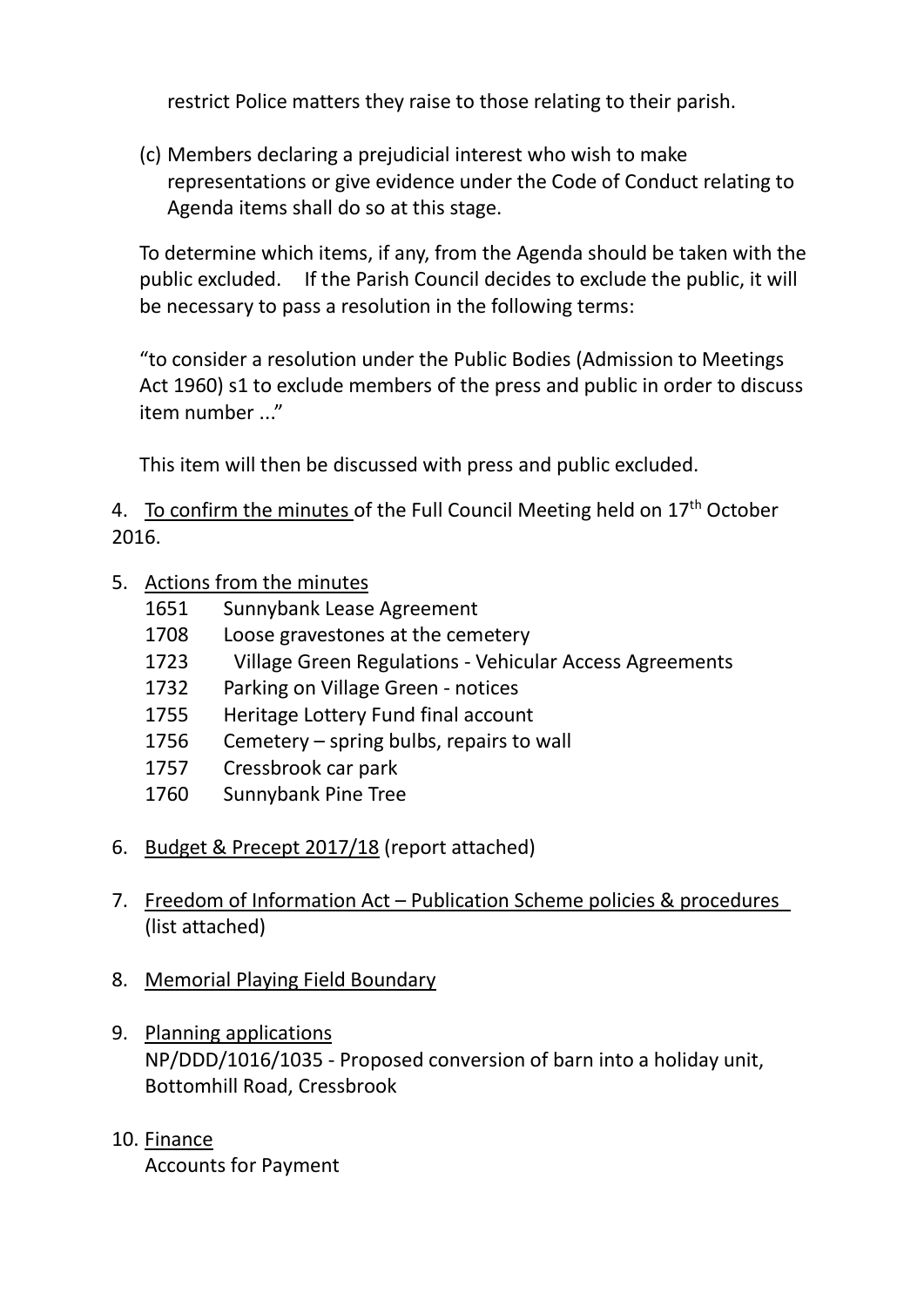# 11. Dates for future meetings (list attached)

# 12. Correspondence

Safer Neighbourhood Teams withdrawing their presence Shale Gas and Fracking Informative Note

Date of Next Meeting  $-16^{th}$  January 2017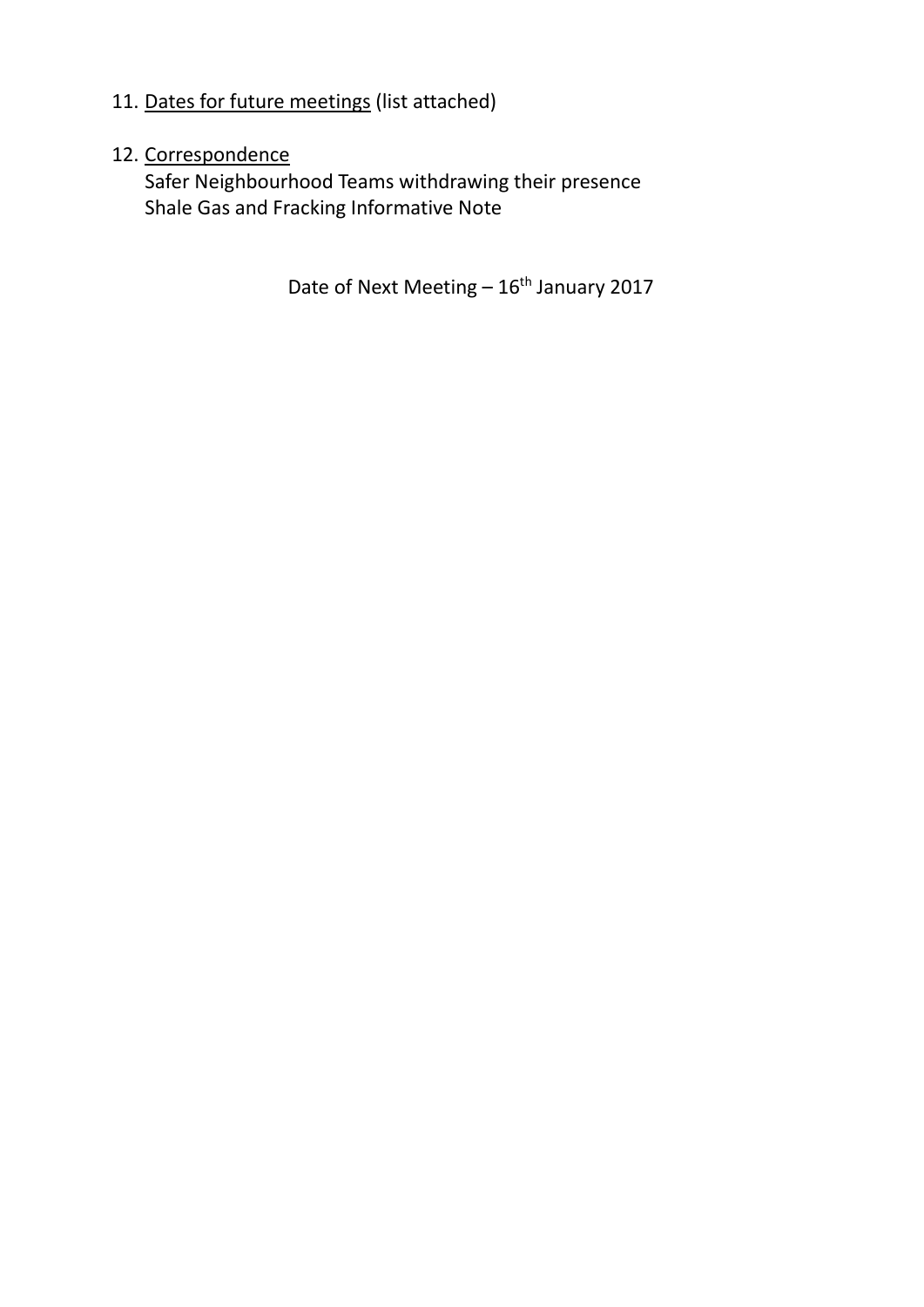Telephone: 07548 195245 SK17 8LQ

Email: littonparishcouncil@gmail.com

Clerk: Rockingham Lodge Ms G Turner Market Square Market Square Market Square Market Square **Tideswell** 

www.littonparishcouncil.co.uk

11<sup>th</sup> October 2016

### To the Members of Litton Parish Council

Dear Councillor

You are summoned to attend the Annual General Meeting of Litton Parish Council to be held on Monday 17<sup>th</sup> October 2016, at 7.30pm at Litton Village Hall.

Yours sincerely

Ms G Turner Clerk to the Parish Council

### AGENDA

- 1. To receive apologies for absence
- 2. Declaration of Members' Interests
- 3. PUBLIC PARTICIPATION
	- (a)At the start of the meeting a period of not more than ten minutes will be made available for members of the public to ask questions or submit comments about Parish Council matters. Where a Member indicates they have a prejudicial interest, but wish to make representations regarding the item before leaving the meeting, those items must be mentioned under item (c) below
	- (b) If the Police Liaison Officer, a County Councillor or District Council Member is in attendance the public will be given the opportunity to raise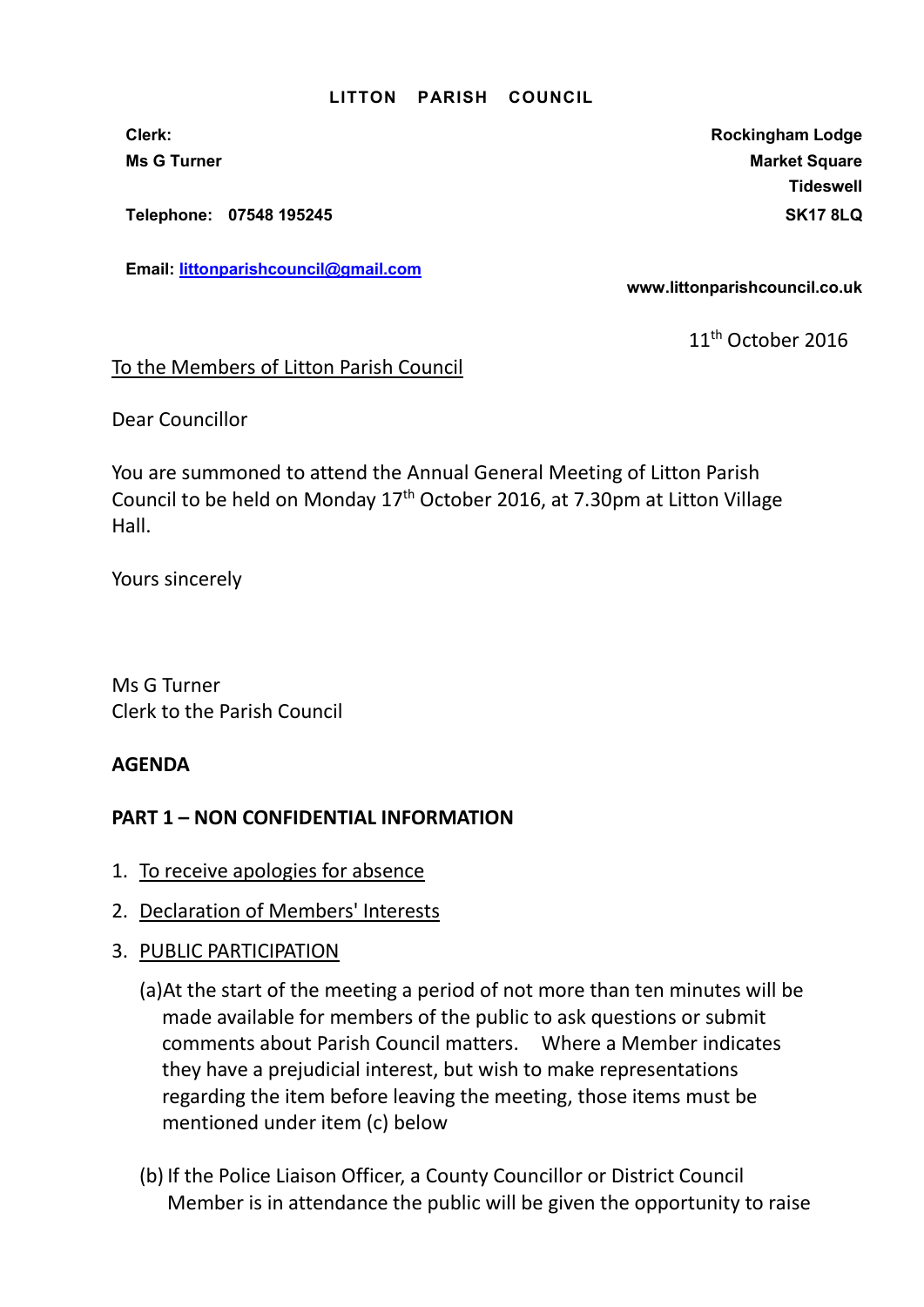any relevant matter. Members of the Parish Council however will restrict Police matters they raise to those relating to their parish.

(c) Members declaring a prejudicial interest who wish to make representations or give evidence under the Code of Conduct relating to Agenda items shall do so at this stage.

To determine which items, if any, from the Agenda should be taken with the public excluded. If the Parish Council decides to exclude the public, it will be necessary to pass a resolution in the following terms:

"to consider a resolution under the Public Bodies (Admission to Meetings Act 1960) s1 to exclude members of the press and public in order to discuss item number ..."

This item will then be discussed with press and public excluded.

4. To confirm the minutes of the Full Council Meeting held on 19<sup>th</sup> September 2016.

5. Actions from the minutes

| 1651      | Sunnybank Lease Agreement (plans attached)              |
|-----------|---------------------------------------------------------|
| 1670&1720 | Heritage Lottery Fund & Playing Field                   |
| 1708      | Loose gravestones at the cemetery                       |
| 1723      | Village Green Regulations - Vehicular Access Agreements |
| 1732      | Parking on Village Green                                |
| 1741      | Update on Cemetery Health and Safety issues             |
| 1745      | Handy Person Additional Works - Playground Surfacing    |
|           | attached)<br>(email                                     |

- 6. Projects sequencing and financing (Work Programme para's 7 to 11 online)
- 7. Memorial Playing Field wall; survey; budget; gate posts; gates
- 8. Cemetery Spring bulbs budget; works (tree; shrubs; walls; gates)
- 9. Cressbrook car park wall repair
- 10. Planning applications No new ones to date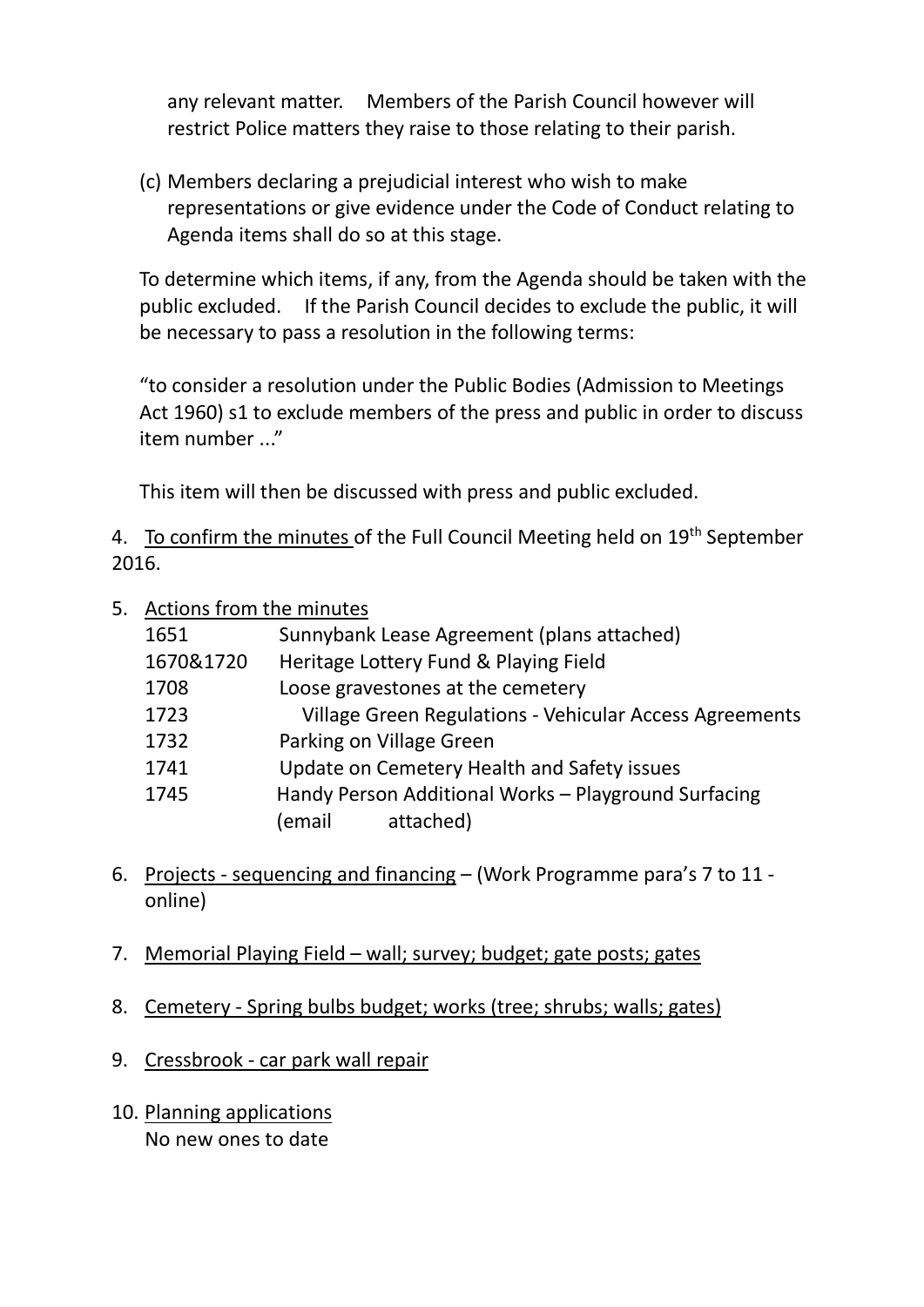# 11. Finance

- (a) Accounts for Payment
- (b) Quarter 2 Financial Statements Review

# 12. Correspondence

Safer Neighbourhood Teams withdrawing their presence (email 9/11/16)

Date of Next Meeting  $-21^{st}$  November 2016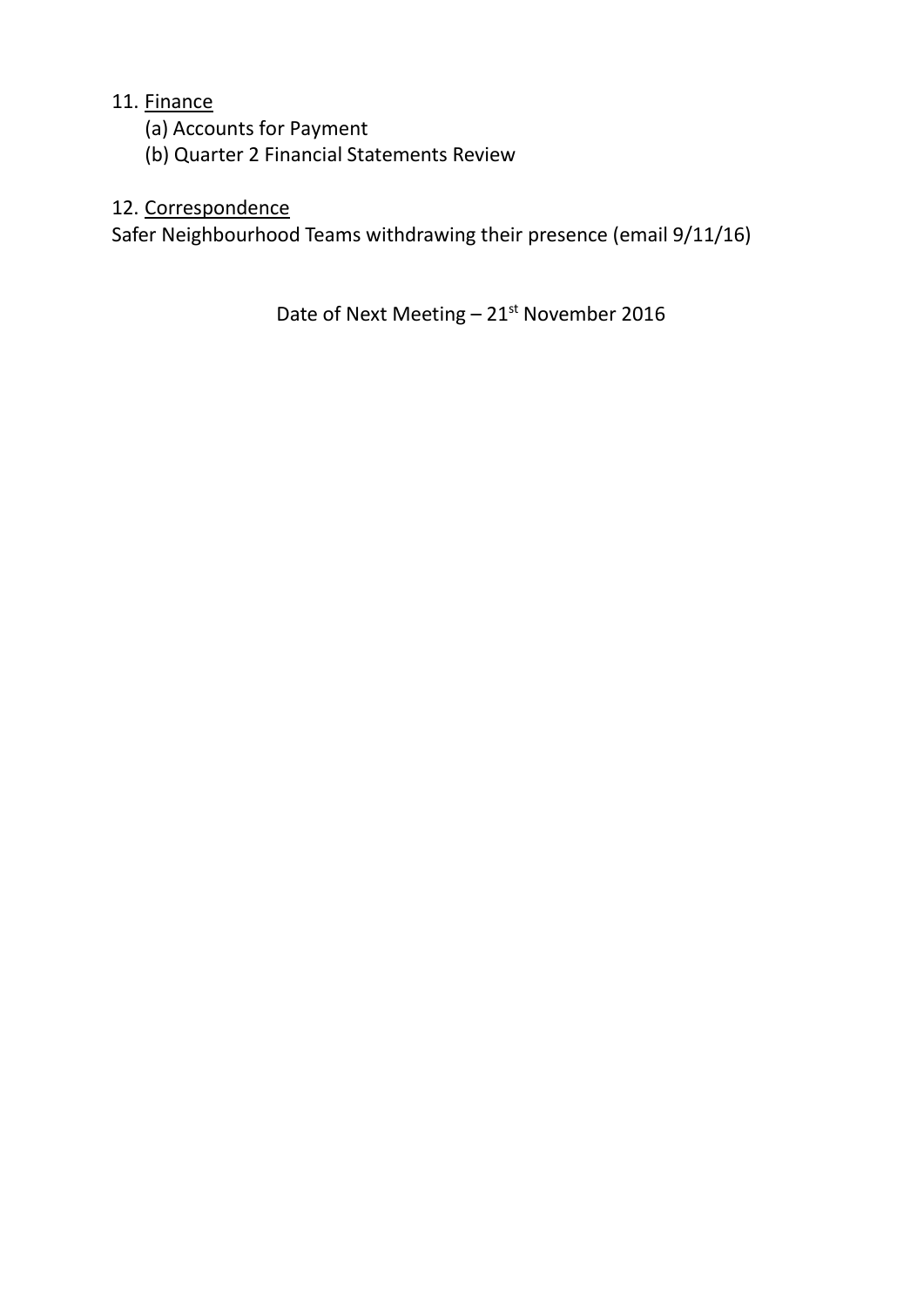Telephone: 07548 195245 SK17 8LQ

Email: littonparishcouncil@gmail.com

Clerk: Rockingham Lodge Ms G Turner Market Square Market Square Market Square Market Square Market Square **Tideswell** 

www.littonparishcouncil.co.uk

12<sup>th</sup> September 2016

### To the Members of Litton Parish Council

Dear Councillor

You are summoned to attend the Annual General Meeting of Litton Parish Council to be held on Monday 19th September 2016, at 7.30pm at Litton Village Hall.

Yours sincerely

Ms G Turner Clerk to the Parish Council

### AGENDA

- 1. To receive apologies for absence
- 2. Declaration of Members' Interests
- 3. PUBLIC PARTICIPATION
	- (a)At the start of the meeting a period of not more than ten minutes will be made available for members of the public to ask questions or submit comments about Parish Council matters. Where a Member indicates they have a prejudicial interest, but wish to make representations regarding the item before leaving the meeting, those items must be mentioned under item (c) below
	- (b) If the Police Liaison Officer, a County Councillor or District Council Member is in attendance the public will be given the opportunity to raise any relevant matter. Members of the Parish Council however will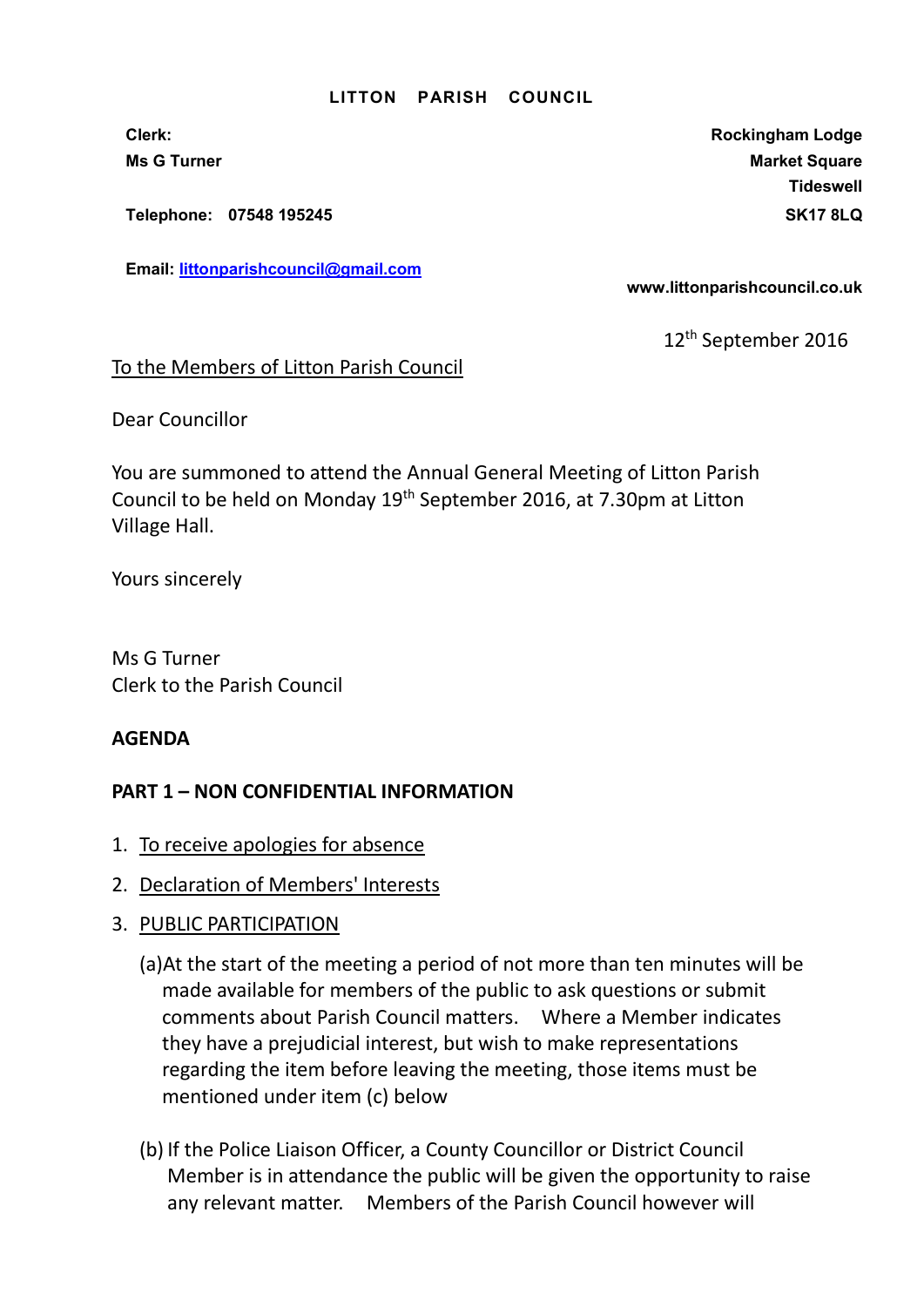restrict Police matters they raise to those relating to their parish.

(c) Members declaring a prejudicial interest who wish to make representations or give evidence under the Code of Conduct relating to Agenda items shall do so at this stage.

To determine which items, if any, from the Agenda should be taken with the public excluded. If the Parish Council decides to exclude the public, it will be necessary to pass a resolution in the following terms:

"to consider a resolution under the Public Bodies (Admission to Meetings Act 1960) s1 to exclude members of the press and public in order to discuss item number ..."

This item will then be discussed with press and public excluded.

- 4. To confirm the minutes of the Full Council Meeting held on 18<sup>th</sup> July 2016.
- 5. Actions from the minutes

| 1651      | Sunnybank lease agreement             |
|-----------|---------------------------------------|
| 1666      | Secure Storage of Council documents   |
| 1670&1720 | Heritage Lottery Fund & Playing Field |
| 1708      | Loose gravestones at the cemetery     |
| 1723      | <b>Village Greens Regulations</b>     |
| 1731      | <b>Cemetery &amp; Cemetery Fees</b>   |
| 1732      | Parking on Village Green              |

# 6. Cemetery: Update from working group on drive/path improvements

# 7. Ratification of the Persistent or Vexatious Complaint Policy

8. Christmas Trees

# 9. Memorial Playing Field Boundary wall - review of quotes; strategy moving forward

- 10. Handy Person Contract review; budget agreement for additional work
- 11. DCC Snow Warden scheme decision for participation for 2016/17
- 12. Planning applications No new ones to date Review of planning decisions received over the summer recess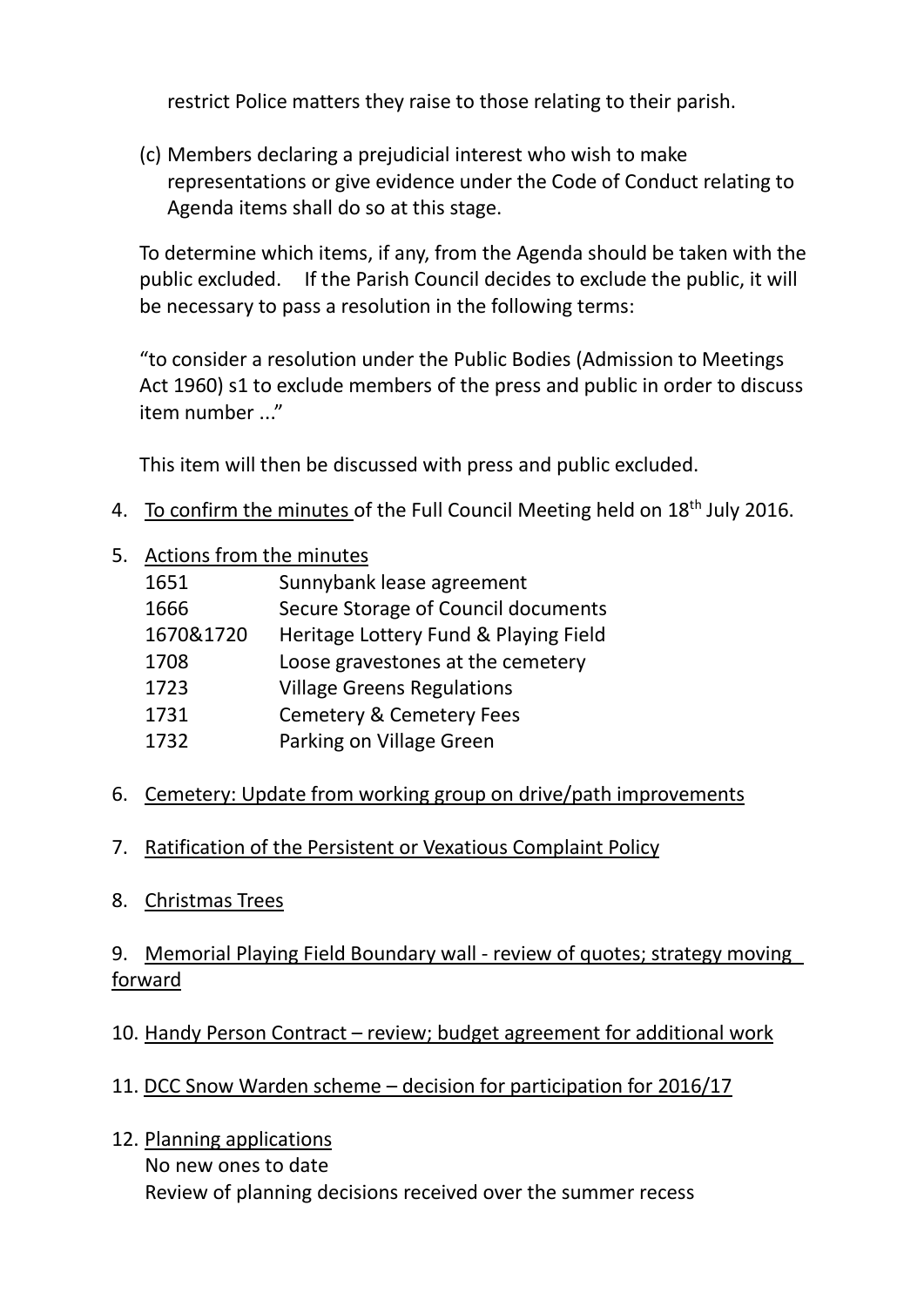## 13. Finance

(a) Accounts for Payment

# 14. Correspondence

 Playground – Complaints of Youth Nuisance (report attached) Royal British Legion – wreath

Date of Next Meeting - 17<sup>th</sup> October 2016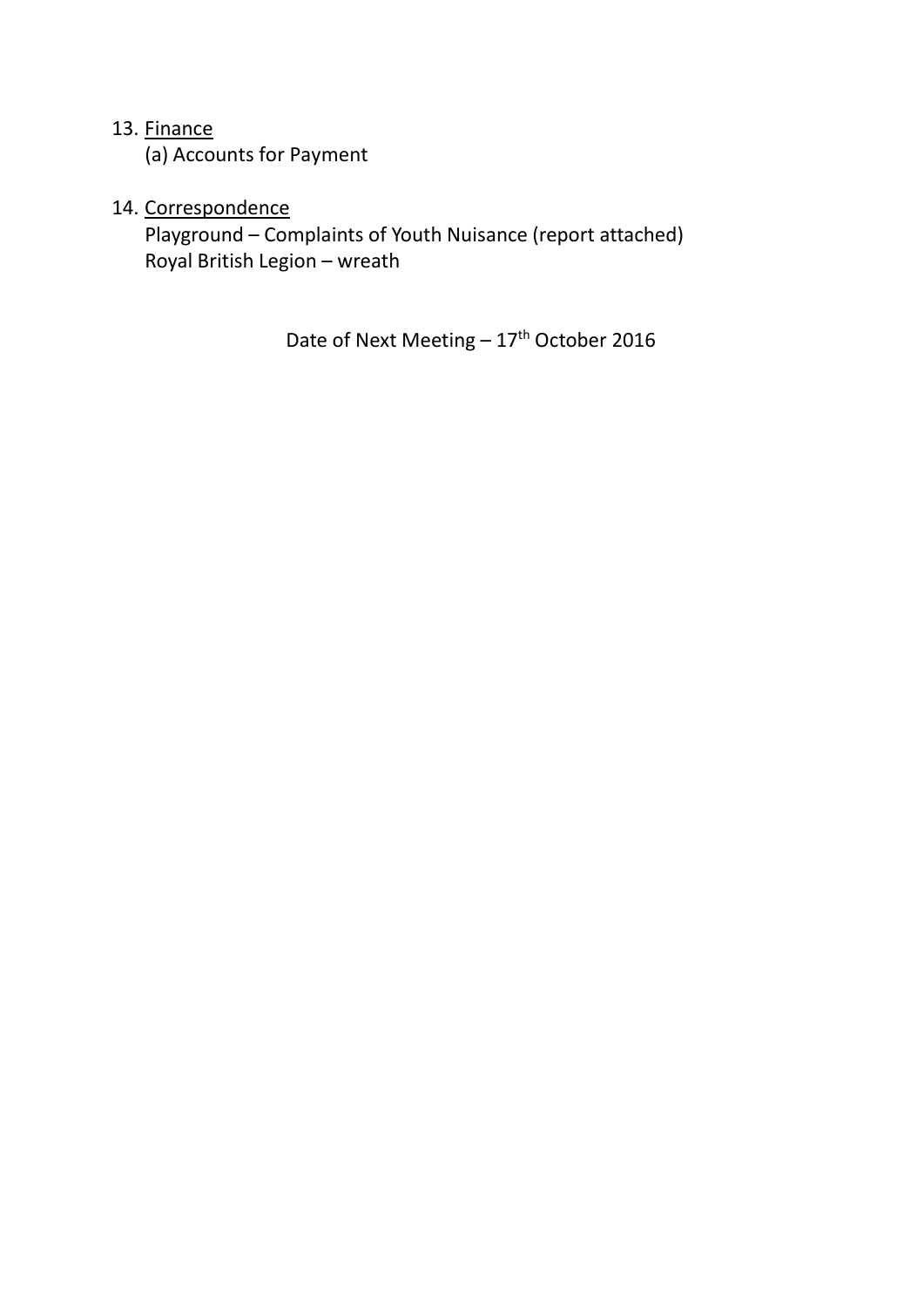Telephone: 07548 195245 SK17 8LQ

Email: littonparishcouncil@gmail.com

Clerk: Rockingham Lodge Ms G Turner Market Square Market Square Market Square Market Square **Tideswell** 

www.littonparishcouncil.co.uk

11<sup>th</sup> July 2016

### To the Members of Litton Parish Council

Dear Councillor

You are summoned to attend the Annual General Meeting of Litton Parish Council to be held on Monday 18th July 2016, at 7.30pm at Litton Village Hall.

Yours sincerely

Ms G Turner Clerk to the Parish Council

### AGENDA

- 1. To receive apologies for absence
- 2. Declaration of Members' Interests
- 3. PUBLIC PARTICIPATION
	- (a)At the start of the meeting a period of not more than ten minutes will be made available for members of the public to ask questions or submit comments about Parish Council matters. Where a Member indicates they have a prejudicial interest, but wish to make representations regarding the item before leaving the meeting, those items must be mentioned under item (c) below
	- (b) If the Police Liaison Officer, a County Councillor or District Council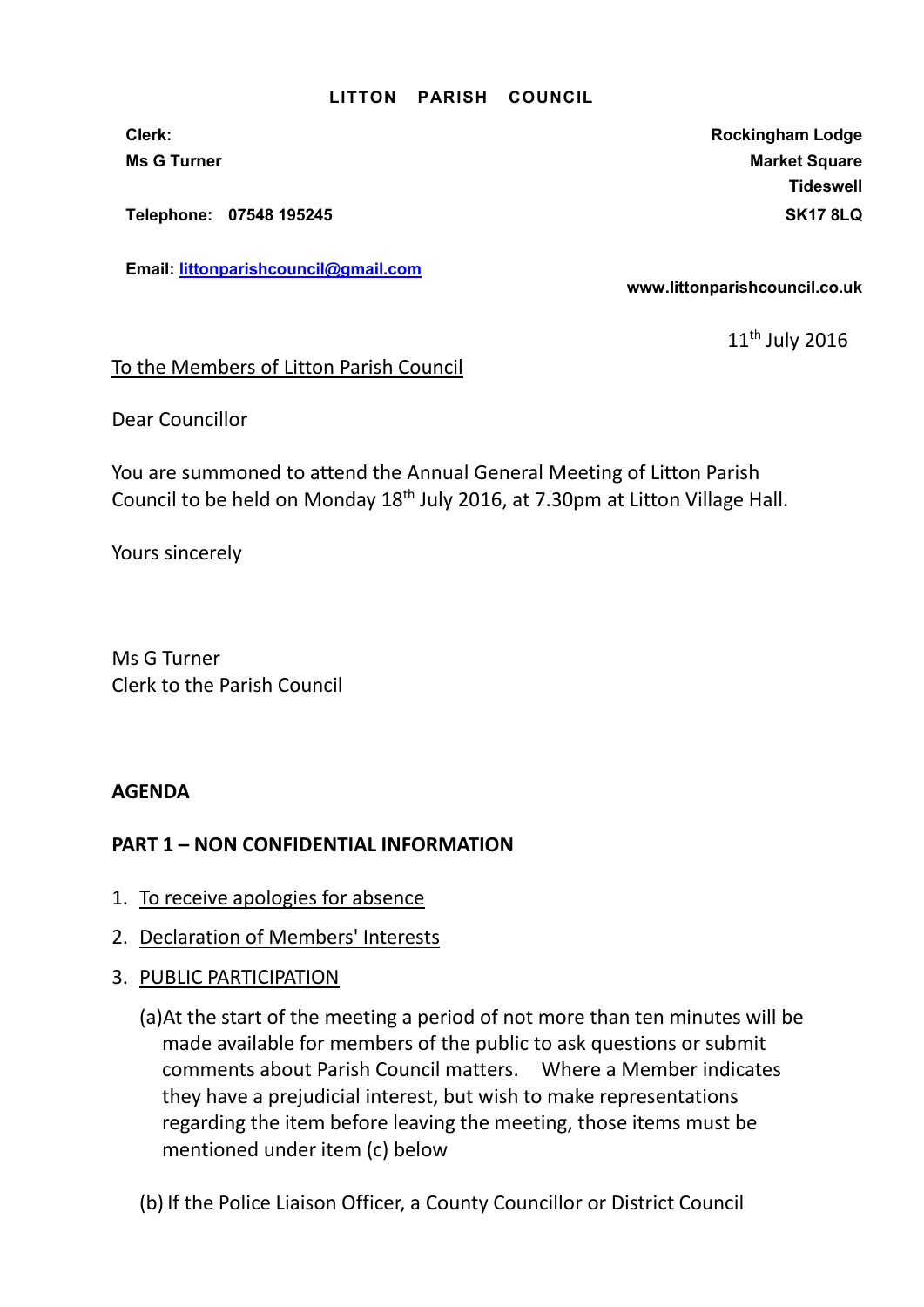Member is in attendance the public will be given the opportunity to raise any relevant matter. Members of the Parish Council however will restrict Police matters they raise to those relating to their parish.

(c) Members declaring a prejudicial interest who wish to make representations or give evidence under the Code of Conduct relating to Agenda items shall do so at this stage.

To determine which items, if any, from the Agenda should be taken with the public excluded. If the Parish Council decides to exclude the public, it will be necessary to pass a resolution in the following terms:

"to consider a resolution under the Public Bodies (Admission to Meetings Act 1960) s1 to exclude members of the press and public in order to discuss item number ..."

This item will then be discussed with press and public excluded.

- 4. To confirm the minutes of the Full Council Meeting held on 20<sup>th</sup> June 2016.
- 5. Actions from the minutes

| 1651      | Sunnybank lease agreement             |
|-----------|---------------------------------------|
| 1666      | Secure Storage of Council documents   |
| 1670&1720 | Heritage Lottery Fund & Playing Field |
| 1705      | <b>Work Plan 2016/17</b>              |
| 1723      | <b>Village Greens</b>                 |

6. Cemetery & Cemetery Fees

# 7. Impact of parking on Litton Village Green

- 8. Playground
- 9. Planning applications

NP/DDD/0616/0539 – Stone Pitts Yard, Cressbrook Change of use of site from industrial to residential; erection of new dwelling; erection of garage/store/workshop; erection of solar panel array.

NP/DDD/0616/0518 – 42 Middle Row, Cressbrook Listed Building consent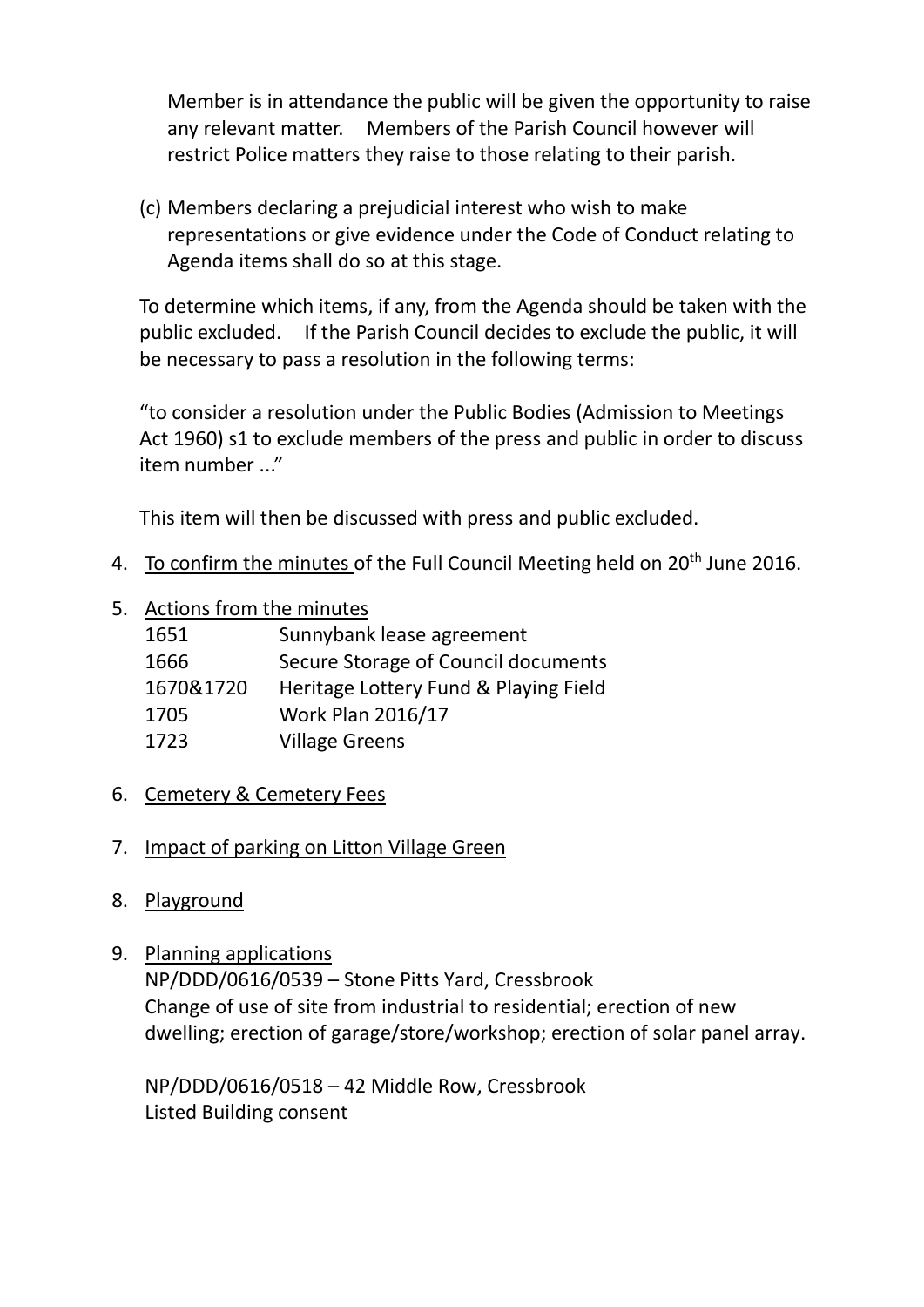10. Finance

- (a) Accounts for Payment
- (b) Actual costs -v- Budget year to 30 June 2016

Date of Next Meeting - 19<sup>th</sup> September 2016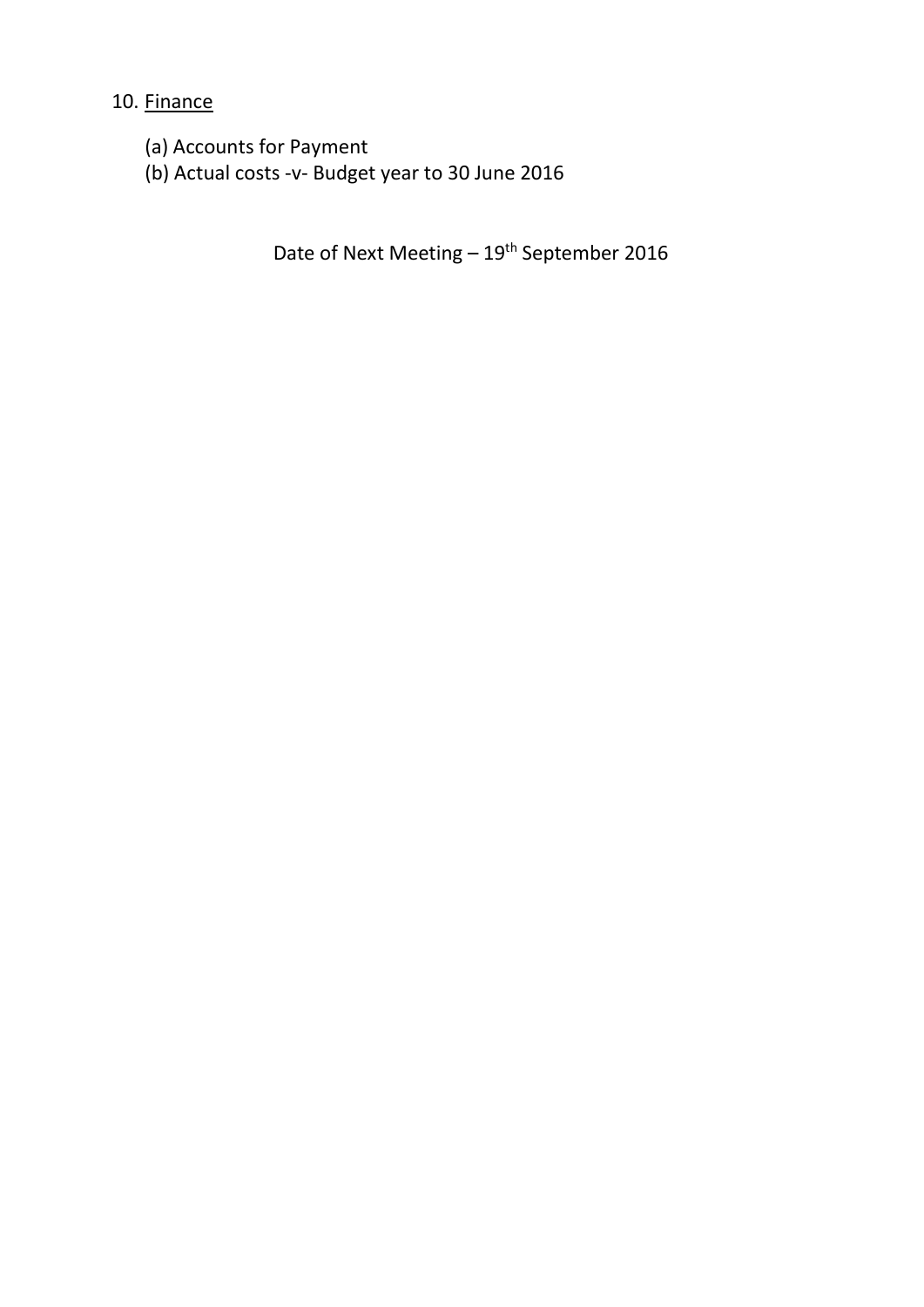Telephone: 07548 195245 SK17 8LQ

Email: littonparishcouncil@gmail.com

Clerk: Rockingham Lodge Ms G Turner Market Square Market Square Market Square Market Square **Tideswell** 

www.littonparishcouncil.co.uk

12<sup>th</sup> June 2016

### To the Members of Litton Parish Council

Dear Councillor

You are summoned to attend the Annual General Meeting of Litton Parish Council to be held on Monday 20<sup>th</sup> June 2016, at 7.30pm at Cressbrook Club.

Yours sincerely

Ms G Turner Clerk to the Parish Council

### AGENDA

- 1. To receive apologies for absence
- 2. Declaration of Members' Interests
- 3. PUBLIC PARTICIPATION
	- (a)At the start of the meeting a period of not more than ten minutes will be made available for members of the public to ask questions or submit comments about Parish Council matters. Where a Member indicates they have a prejudicial interest, but wish to make representations regarding the item before leaving the meeting, those items must be mentioned under item (c) below
	- (b) If the Police Liaison Officer, a County Councillor or District Council Member is in attendance the public will be given the opportunity to raise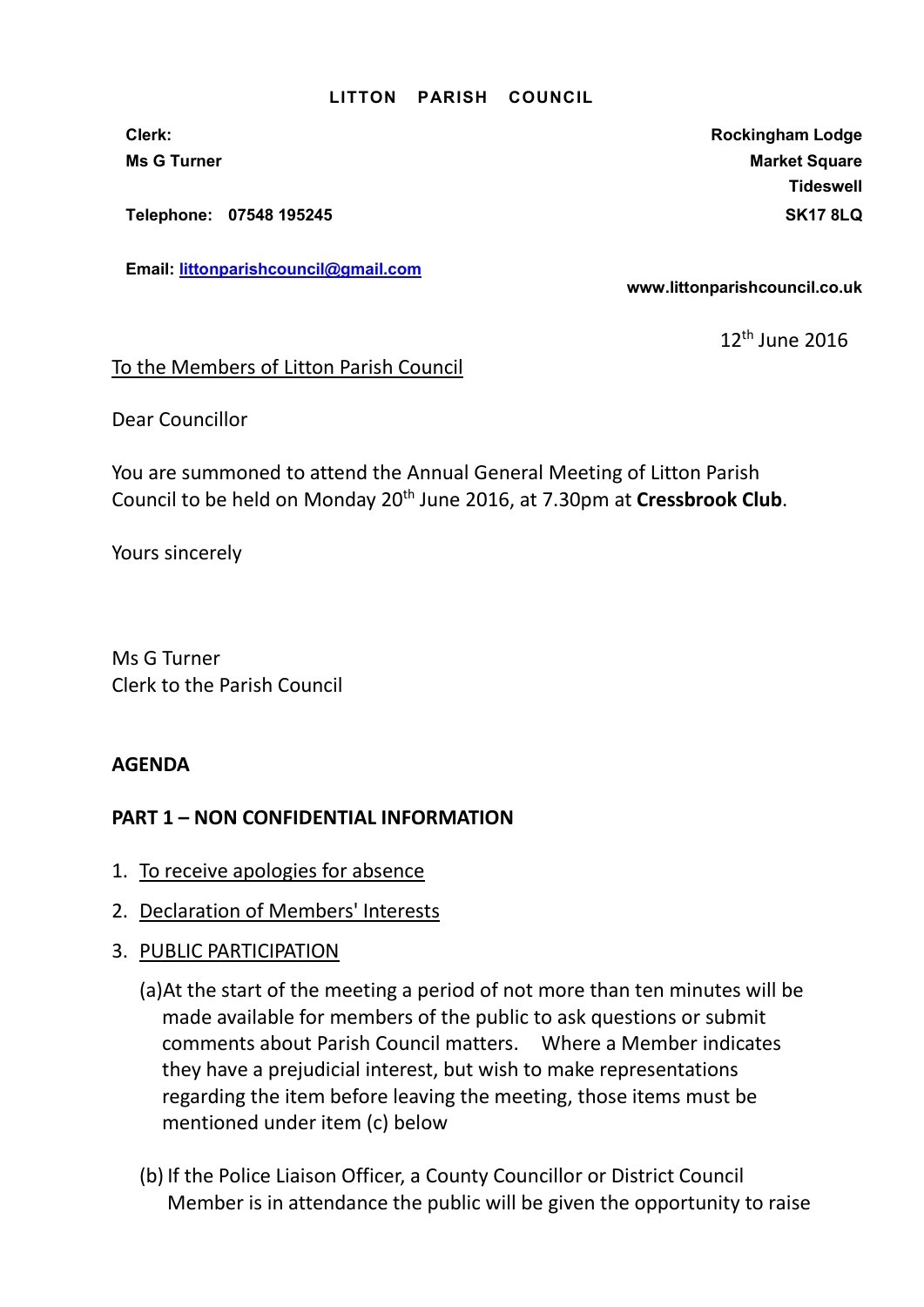any relevant matter. Members of the Parish Council however will restrict Police matters they raise to those relating to their parish.

(c) Members declaring a prejudicial interest who wish to make representations or give evidence under the Code of Conduct relating to Agenda items shall do so at this stage.

To determine which items, if any, from the Agenda should be taken with the public excluded. If the Parish Council decides to exclude the public, it will be necessary to pass a resolution in the following terms:

"to consider a resolution under the Public Bodies (Admission to Meetings Act 1960) s1 to exclude members of the press and public in order to discuss item number ..."

This item will then be discussed with press and public excluded.

- 4. To confirm the minutes of the Full Council Meeting held on 16<sup>th</sup> May 2016.
- 5. Actions from the minutes
	- 1581 Cressbrook war memorial
	- 1651 Sunnybank lease agreement
	- 1666 Secure Storage of Council documents
	- 1670 Heritage Lottery Fund & Playing Field
	- 1705 Work Plan 2016/17 (Draft report attached for Council Use Only)
	- 1708 Gravestone at the Cemetery
- 6. Business Continuity Plan (Draft Plan attached)
- 7. Risk Assessment Review (Draft Assessment attached)
- 8. Grass Cutting Review (report via email to follow)
- 9. Memorial Playing Field (report via email to follow)
- 10. Playground Inspection
- 11. Cemetery
- 12. Village Greens (report via email to follow)
- 13. Planning applications None to date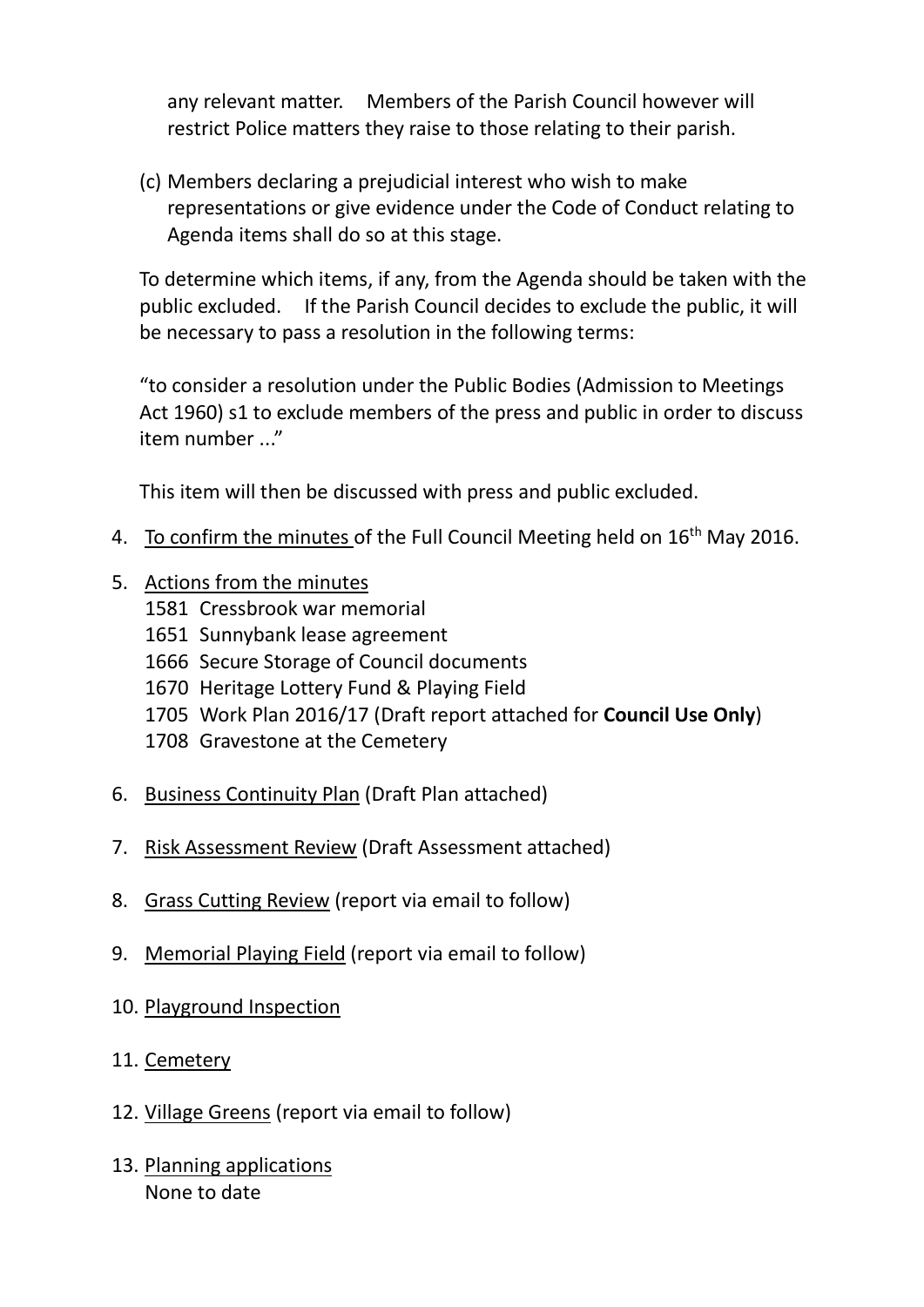# 14. Finance

(a) Accounts for Payment

# 15. Correspondence

 Letter from A Watkins re preventing damage to Village Greens Request from Litton friends of school to use the memorial playing field

Date of Next Meeting  $-18^{th}$  July 2016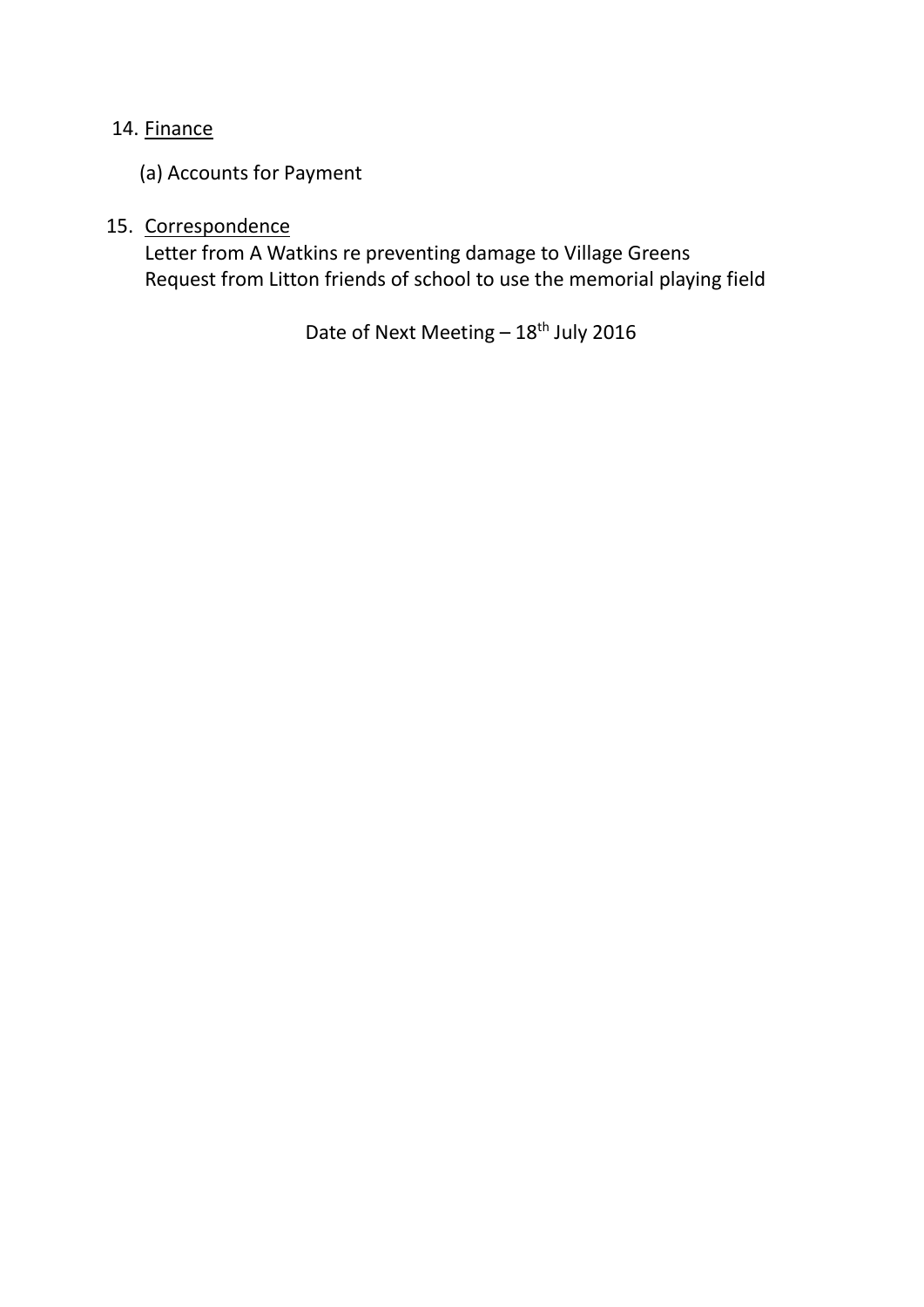Telephone: 07548 195245 SK17 8LQ

Email: littonparishcouncil@gmail.com

Clerk: Rockingham Lodge Ms G Turner Market Square Market Square Market Square Market Square **Tideswell** 

www.littonparishcouncil.co.uk

10<sup>th</sup> May 2016

To the Members of Litton Parish Council

Dear Councillor

You are summoned to attend the Annual General Meeting of Litton Parish Council to be held on Monday 16<sup>th</sup> May 2016, at 7.30pm at Litton Village Hall.

Yours sincerely

Ms G Turner Clerk to the Parish Council

AGENDA

- 1. To receive apologies for absence
- 2. Declaration of Members' Interests
- 3. PUBLIC PARTICIPATION
	- (a)At the start of the meeting a period of not more than ten minutes will be made available for members of the public to ask questions or submit comments about Parish Council matters. Where a Member indicates they have a prejudicial interest, but wish to make representations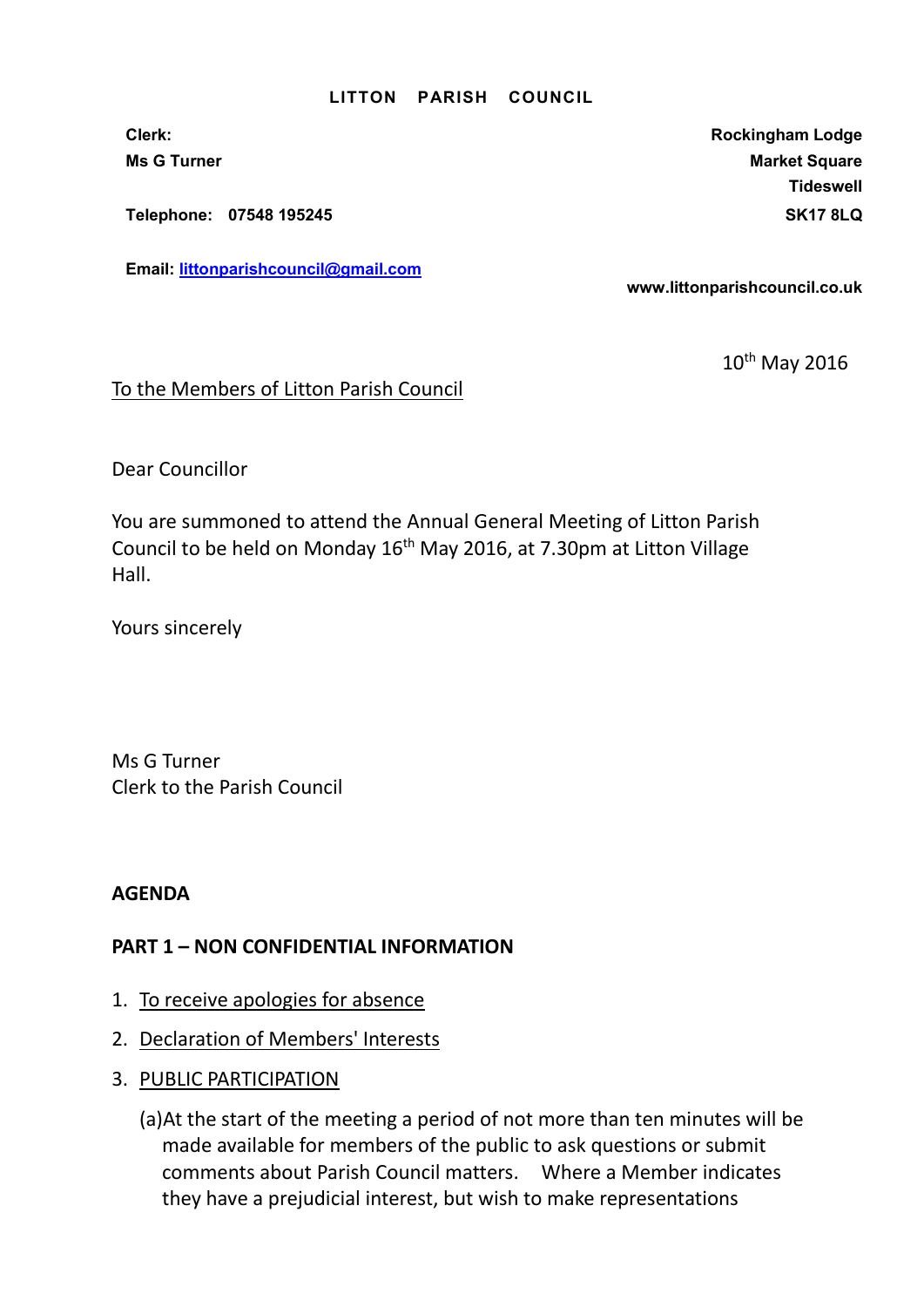regarding the item before leaving the meeting, those items must be mentioned under item (c) below

- (b) If the Police Liaison Officer, a County Councillor or District Council Member is in attendance the public will be given the opportunity to raise any relevant matter. Members of the Parish Council however will restrict Police matters they raise to those relating to their parish.
- (c) Members declaring a prejudicial interest who wish to make representations or give evidence under the Code of Conduct relating to Agenda items shall do so at this stage.

To determine which items, if any, from the Agenda should be taken with the public excluded. If the Parish Council decides to exclude the public, it will be necessary to pass a resolution in the following terms:

"to consider a resolution under the Public Bodies (Admission to Meetings Act 1960) s1 to exclude members of the press and public in order to discuss  $item number$ ..."

This item will then be discussed with press and public excluded.

4. To confirm the minutes of the Full Council Meeting held on 18<sup>th</sup> April 2016.

# 5. Actions from the minutes

- 1581 Cressbrook war memorial
- 1632 Freedom of information requests policy review
- 1638 Garden of Remembrance maintenance
- 1639 Playground maintenance
- 1641 Car Parking in Litton Village
- 1651 Sunnybank lease agreement
- 1666 Secure Storage of Council documents
- 1670 Heritage Lottery Fund & Playing Field
- 1690 'No Parking' signs on Litton Village Green
- 1695 Litton tubs
- 6. Councillor Vacancies
- 7. Outcomes of the Annual Parish Meeting and the Work Plan 2016/17
- 8. Risk Assessment Review
- 9. Fixed Asset Review (register attached)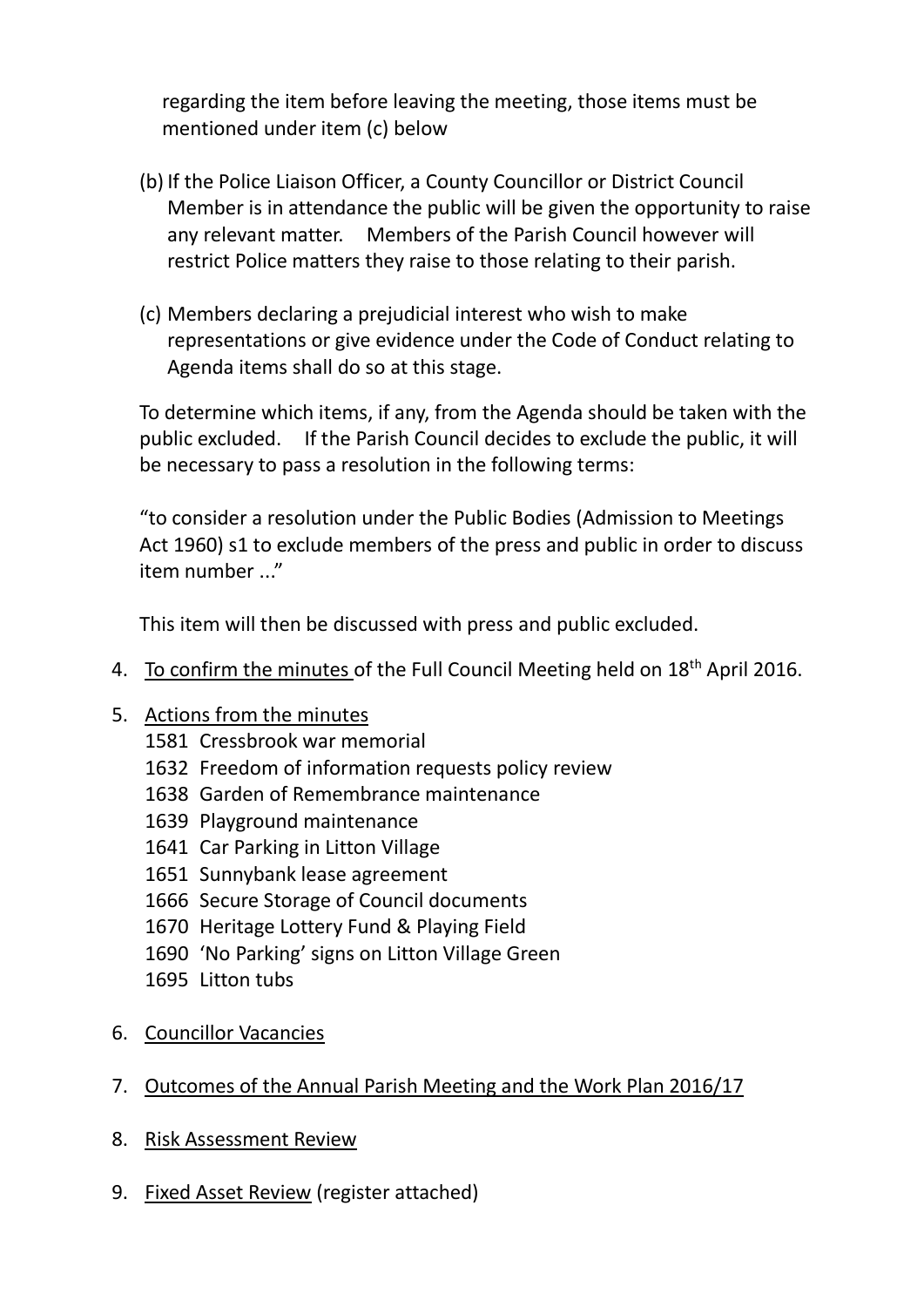## 10. Gravestones at the Cemetery

# 11. Playground

- 12. Review of performance of Grass Cutting contract
- 13. Planning applications None to date

## 14. Finance

- (a) Accounts for Payment
- (b) Annual Return 2015/16

## 15. Correspondence

 Community Speed Watch (email attached) PhD student request for assistance with research (email attached) Open Gardens

Date of Next Meeting  $-20$ <sup>th</sup> June 2016 to be held at Cressbrook Club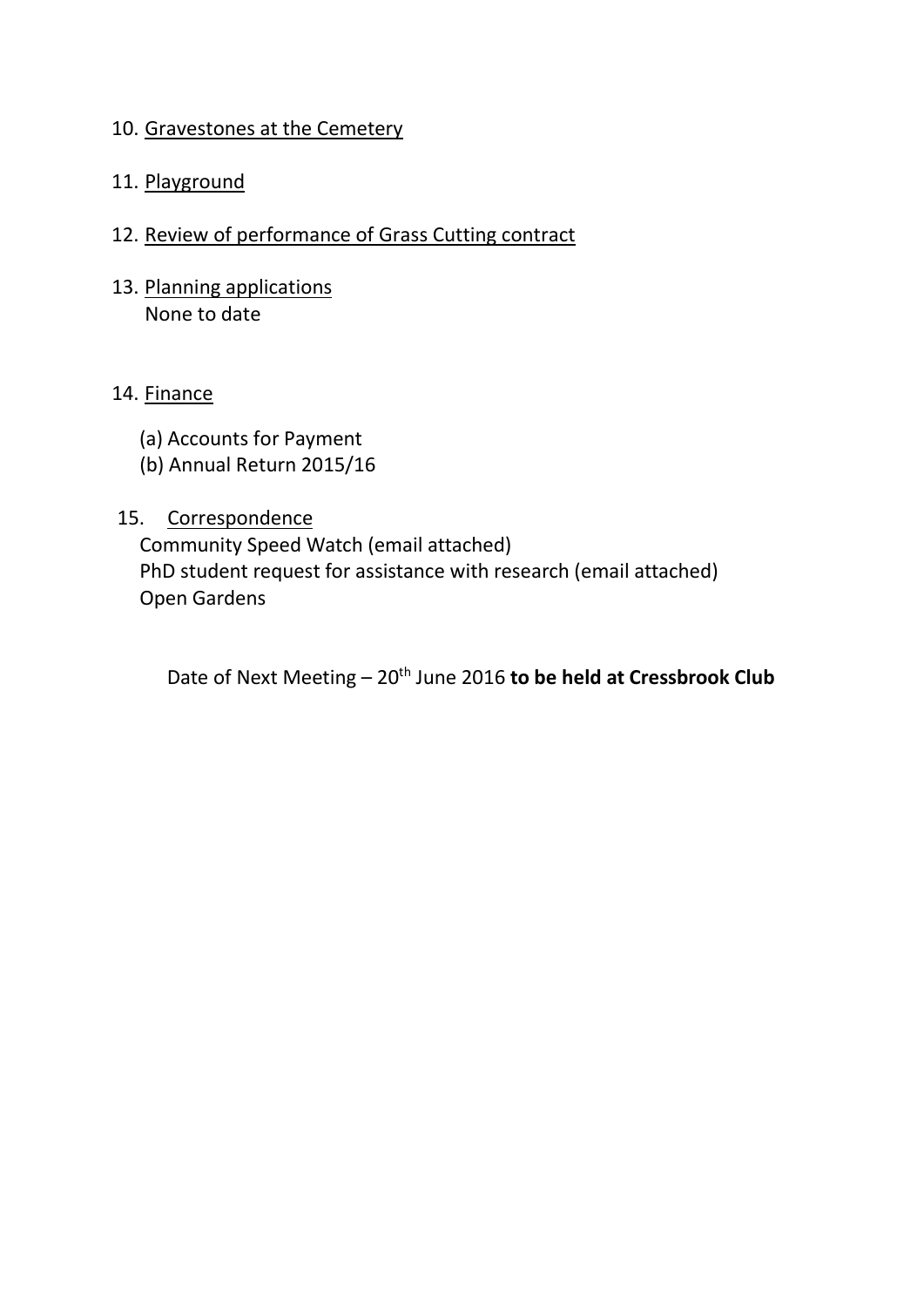Telephone: 07548 195245 SK17 8LQ

Email: littonparishcouncil@gmail.com

Clerk: Clerk: Clerk: Rockingham Lodge Ms G Turner Market Square Market Square Market Square Market Square **Tideswell** 

www.littonparishcouncil.co.uk

11th April 2016

To the Members of Litton Parish Council

Dear Councillor

You are summoned to attend the Annual General Meeting of Litton Parish Council to be held on Monday 18th April 2016, at 7.30pm at Litton Village Hall.

Yours sincerely

Ms G Turner Clerk to the Parish Council

AGENDA

- 1. To receive apologies for absence
- 2. Election of Chair
- 3. Election of Vice Chair
- 4. Declaration of Members' Interests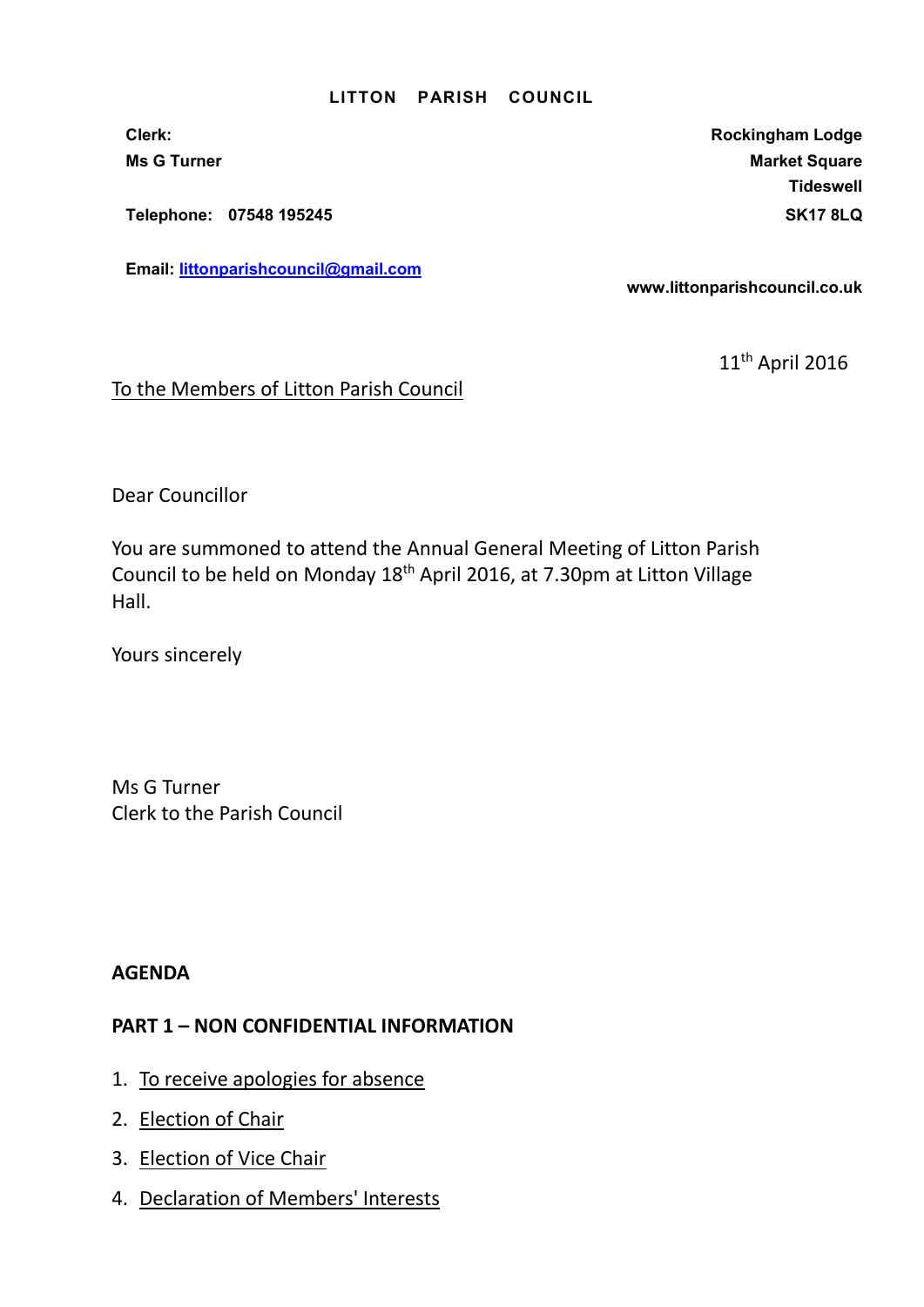# 5. PUBLIC PARTICIPATION

- (a)At the start of the meeting a period of not more than ten minutes will be made available for members of the public to ask questions or submit comments about Parish Council matters. Where a Member indicates they have a prejudicial interest, but wish to make representations regarding the item before leaving the meeting, those items must be mentioned under item (c) below
- (b) If the Police Liaison Officer, a County Councillor or District Council Member is in attendance the public will be given the opportunity to raise any relevant matter. Members of the Parish Council however will restrict Police matters they raise to those relating to their parish.
- (c) Members declaring a prejudicial interest who wish to make representations or give evidence under the Code of Conduct relating to Agenda items shall do so at this stage.

To determine which items, if any, from the Agenda should be taken with the public excluded. If the Parish Council decides to exclude the public, it will be necessary to pass a resolution in the following terms:

"to consider a resolution under the Public Bodies (Admission to Meetings Act 1960) s1 to exclude members of the press and public in order to discuss item number ..."

This item will then be discussed with press and public excluded.

6. To confirm the minutes of the Full Council Meeting held on  $21<sup>st</sup>$  March 2016.

- 7. Actions from the minutes
	- 1581 Cressbrook war memorial
	- 1632 Freedom of information requests policy review
	- 1638 Garden of Remembrance maintenance
	- 1639 Playground maintenance
	- 1641 Car Parking in Litton Village
	- 1651 Sunnybank lease agreement
	- 1666 Secure Storage of Council documents
	- 1670 Heritage Lottery Fund & Playing Field (report attached)
	- 1682 Litton Tubs & Garden of Remembrance Planting Contract
- 8. Annual Parish Meeting Agenda/Planning (draft flyer attached)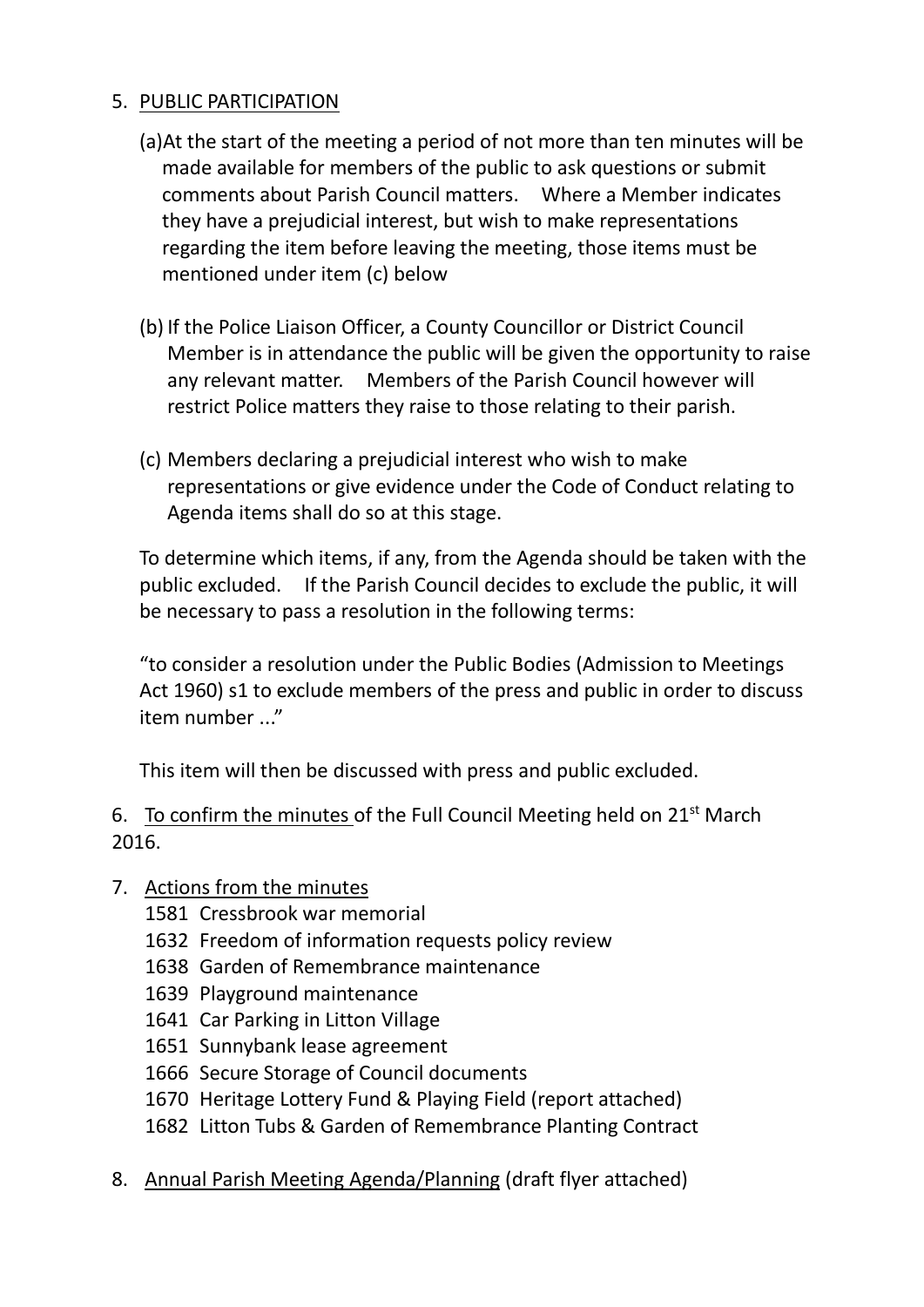9. Handy Person's Quarterly Report (report attached)

# 10. Litton Tubs

# 11. Community Speed Watch Laser Gun

12. Planning applications None to date

# 13. Finance

- (a) Accounts for Payment
- (b) 2015-16 End of Year Accounts
- 14. Correspondence Table Top Sale Village Hall Saturday 14th May 2016

Date of Next Meetings - APM 12<sup>th</sup> May Monthly Council Meeting 16<sup>th</sup> May 2016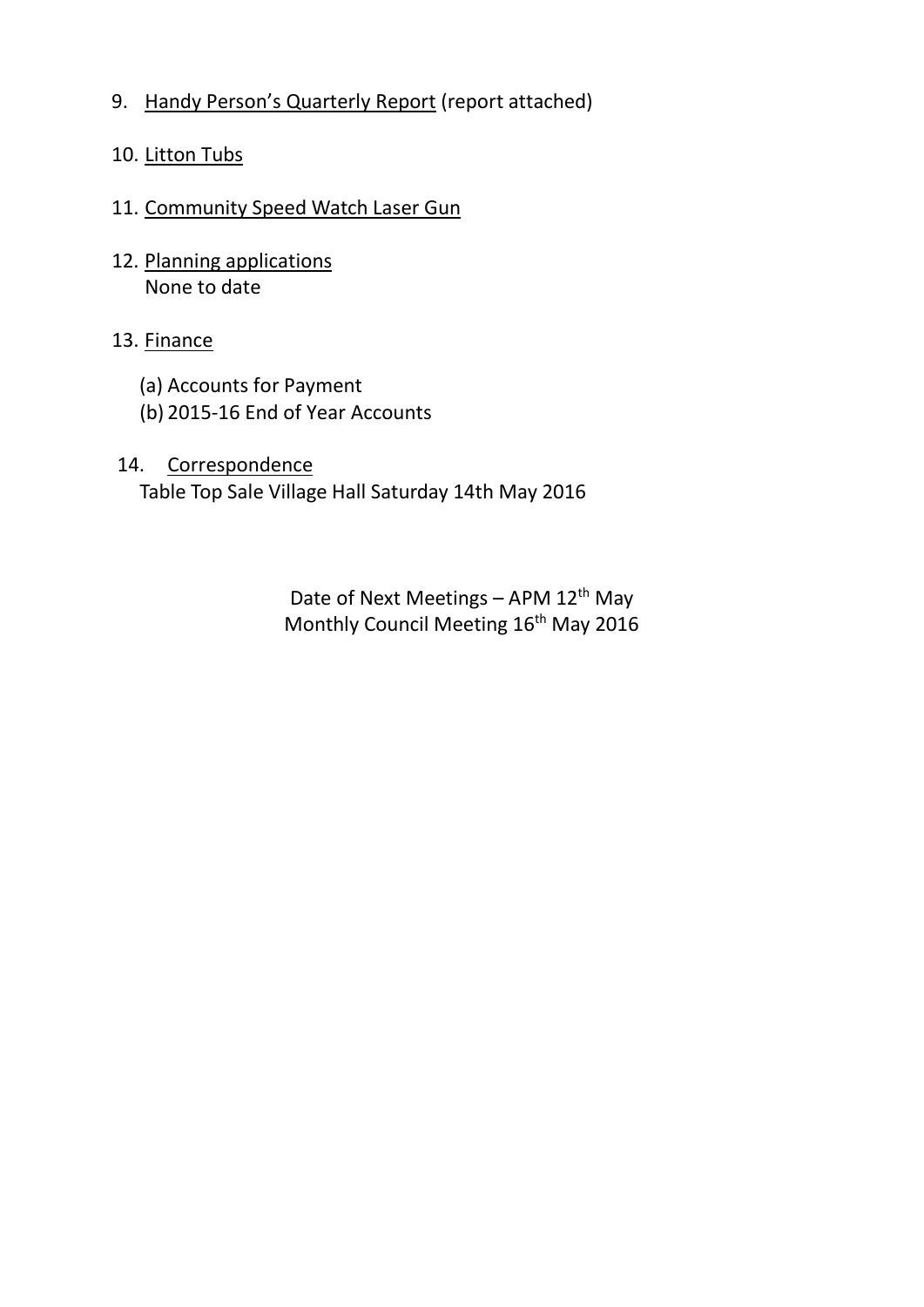Telephone: 07548 195245 SK17 8LQ

Email: littonparishcouncil@gmail.com

Clerk: Rockingham Lodge Ms G Turner Market Square Market Square Market Square Market Square **Tideswell** 

www.littonparishcouncil.co.uk

14th March 2016

To the Members of Litton Parish Council

Dear Councillor

You are summoned to attend the Meeting of Litton Parish Council to be held on Monday 21<sup>st</sup> February 2016, at 7.30pm in Litton Village Hall.

Yours sincerely

Ms G Turner Clerk to the Parish Council

AGENDA

### NON CONFIDENTIAL INFORMATION

- 1. To receive apologies for absence
- 2. Declaration of Members' Interests
- 3. PUBLIC PARTICIPATION

(a)At the start of the meeting a period of not more than ten minutes will be made available for members of the public to ask questions or submit comments about Parish Council matters. Where a Member indicates they have a prejudicial interest, but wish to make representations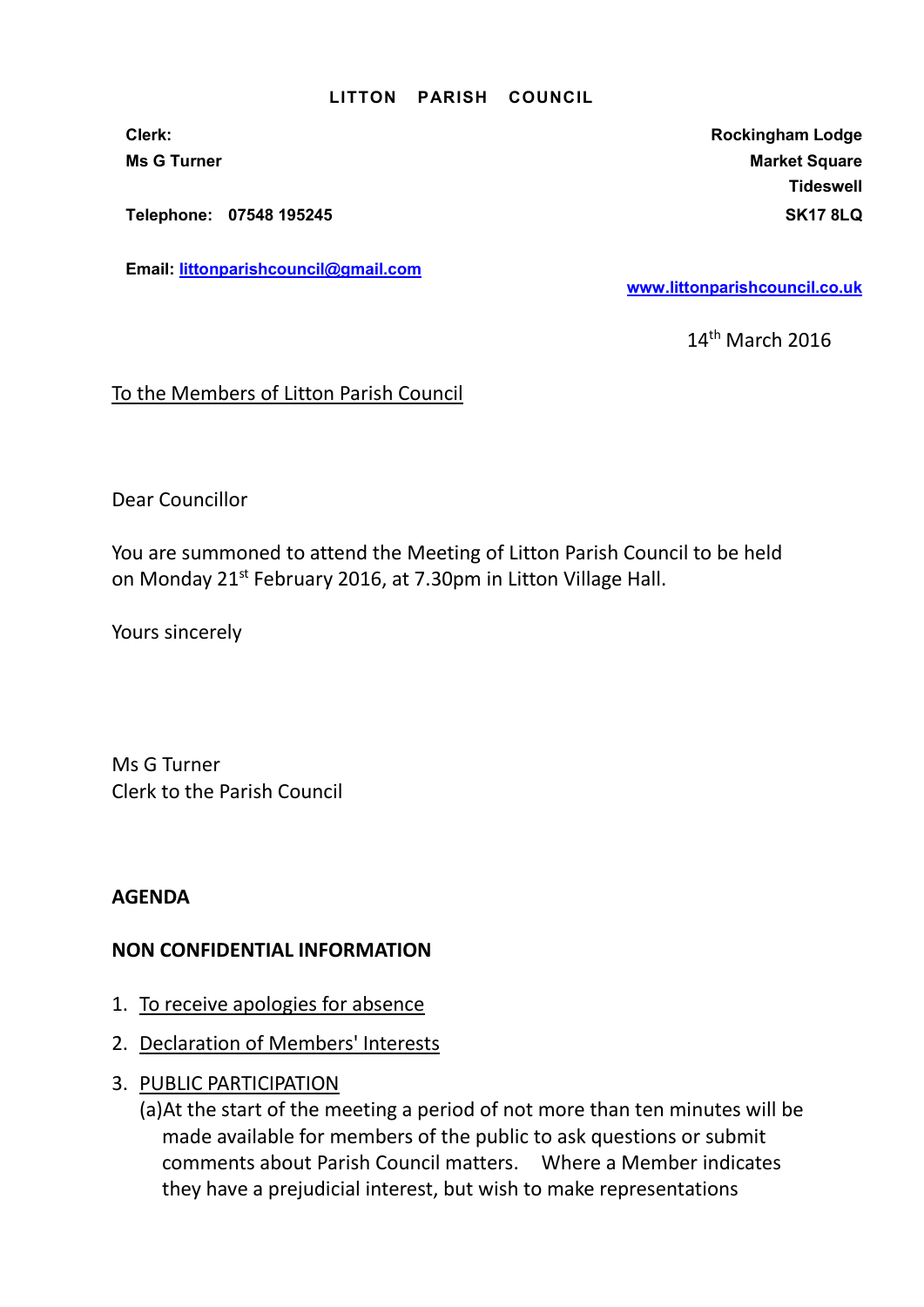regarding the item before leaving the meeting, those items must be mentioned under item (c) below

- (b) If the Police Liaison Officer, a County Councillor or District Council Member is in attendance the public will be given the opportunity to raise any relevant matter. Members of the Parish Council however will restrict Police matters they raise to those relating to their parish.
- (c) Members declaring a prejudicial interest who wish to make representations or give evidence under the Code of Conduct relating to Agenda items shall do so at this stage.

To determine which items, if any, from the Agenda should be taken with the public excluded. If the Parish Council decides to exclude the public, it will be necessary to pass a resolution in the following terms:

"to consider a resolution under the Public Bodies (Admission to Meetings Act 1960) s1 to exclude members of the press and public in order to discuss item number ..."

This item will then be discussed with press and public excluded.

4. To confirm the minutes of the Full Council Meeting held on 15<sup>th</sup> February 2016.

- 5. Actions from the minutes
	- 1581 Cressbrook war memorial
	- 1632 Freedom of information requests policy review see item 8
	- 1638 Garden of Remembrance maintenance
	- 1639 Playground maintenance
	- 1641 Car Parking in Litton Village
	- 1651 Sunnybank lease agreement
	- 1665 Grass Cutting Contract
	- 1666 Secure Storage of Council documents
	- 1670 Heritage Lottery Fund & Playing Field
- 6. Planning applications

Application NP/DDD/0216/0086 Land to West of Christ Church, Church Lane, Litton

Proposed agricultural access.

Update on Application Number NP/DDD/0116/0028 Long Shippon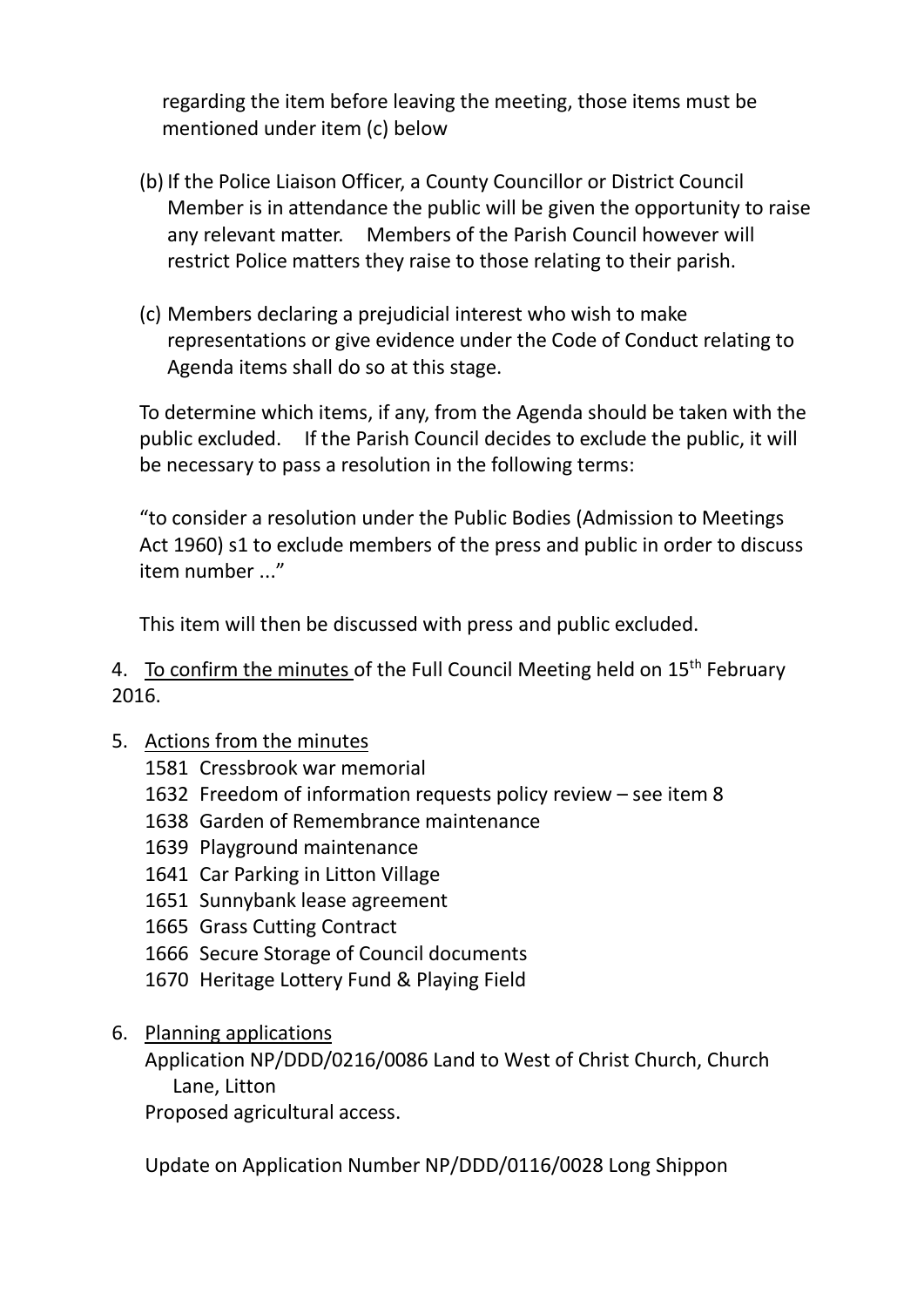Proposed update to Council Planning Policy to include note on solar panels (report attached)

- 7. Application to Central Transparency Fund
- 8. FOI Policy report attached
- 9. Litton Tubs and Garden of Remembrance Planting Contract
- 10. Review of 2015/16 Work Programme report attached
- 11. Finance Accounts for Payment
- 12. Correspondence

 Public consultation by DCC on the withdrawal of subsidies for local bus services

Anonymous Complaint

 DALC circular 5 – public contract regulations 2015 – change to Standing orders and Financial Regulations.

Date of Next Meeting, the Annual General Meeting  $-18<sup>th</sup>$  April 2016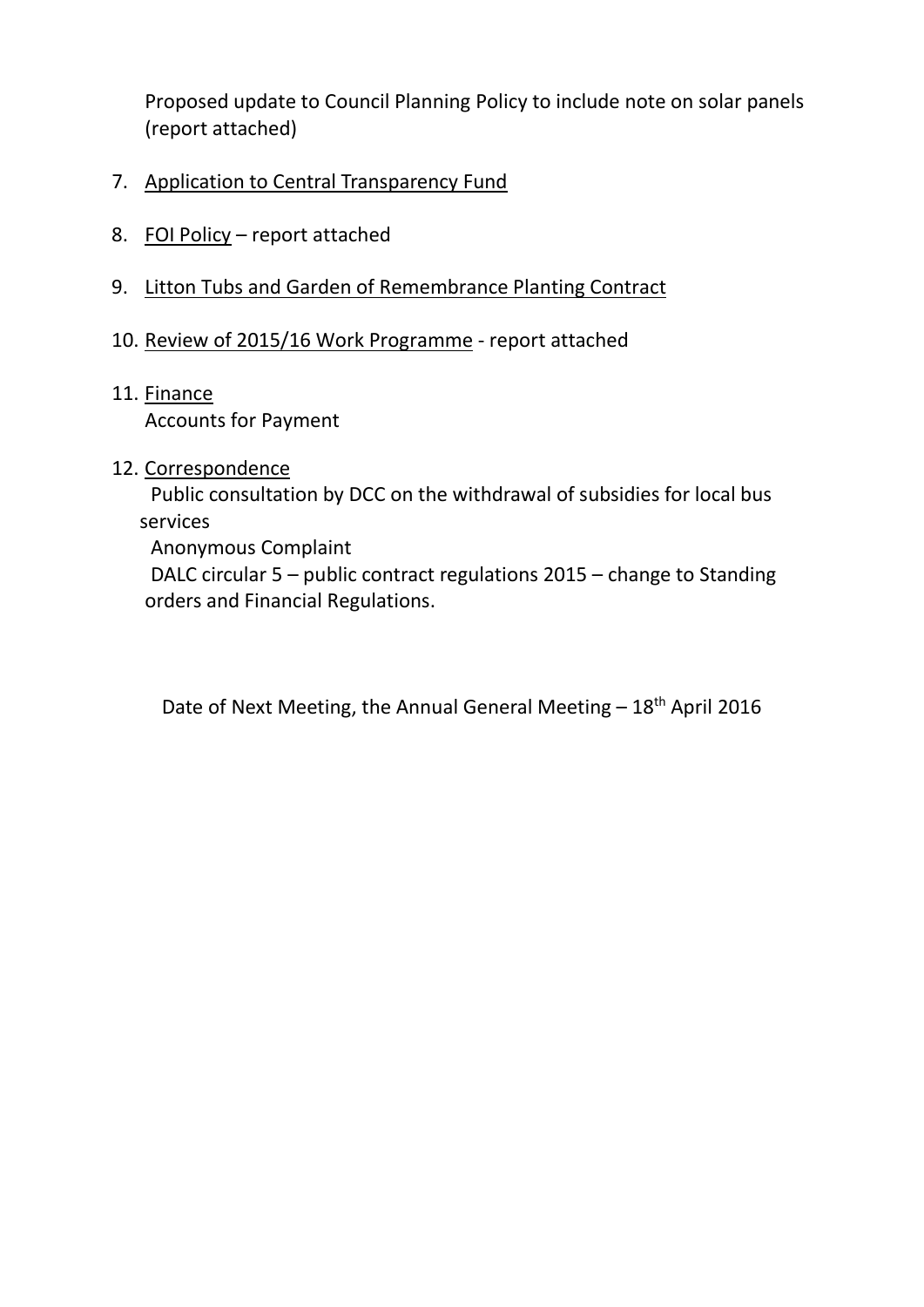Telephone: 07548 195245 SK17 8LQ

Email: littonparishcouncil@gmail.com

Clerk: Rockingham Lodge Ms G Turner Market Square Market Square Market Square Market Square Market Square **Tideswell** 

www.littonparishcouncil.co.uk

 $8<sup>1</sup>$ 8<sup>th</sup> February 2016

### To the Members of Litton Parish Council

Dear Councillor

You are summoned to attend the Meeting of Litton Parish Council to be held on Monday 15th February 2016, at 7.30pm in Litton Village Hall.

Yours sincerely

Ms G Turner Clerk to the Parish Council

## AGENDA

## NON CONFIDENTIAL INFORMATION

- 1. To receive apologies for absence
- 2. Declaration of Members' Interests
- 3. PUBLIC PARTICIPATION
	- (a)At the start of the meeting a period of not more than ten minutes will be made available for members of the public to ask questions or submit comments about Parish Council matters. Where a Member indicates they have a prejudicial interest, but wish to make representations regarding the item before leaving the meeting, those items must be mentioned under item (c) below
	- (b) If the Police Liaison Officer, a County Councillor or District Council Member is in attendance the public will be given the opportunity to raise any relevant matter. Members of the Parish Council however will restrict Police matters they raise to those relating to their parish.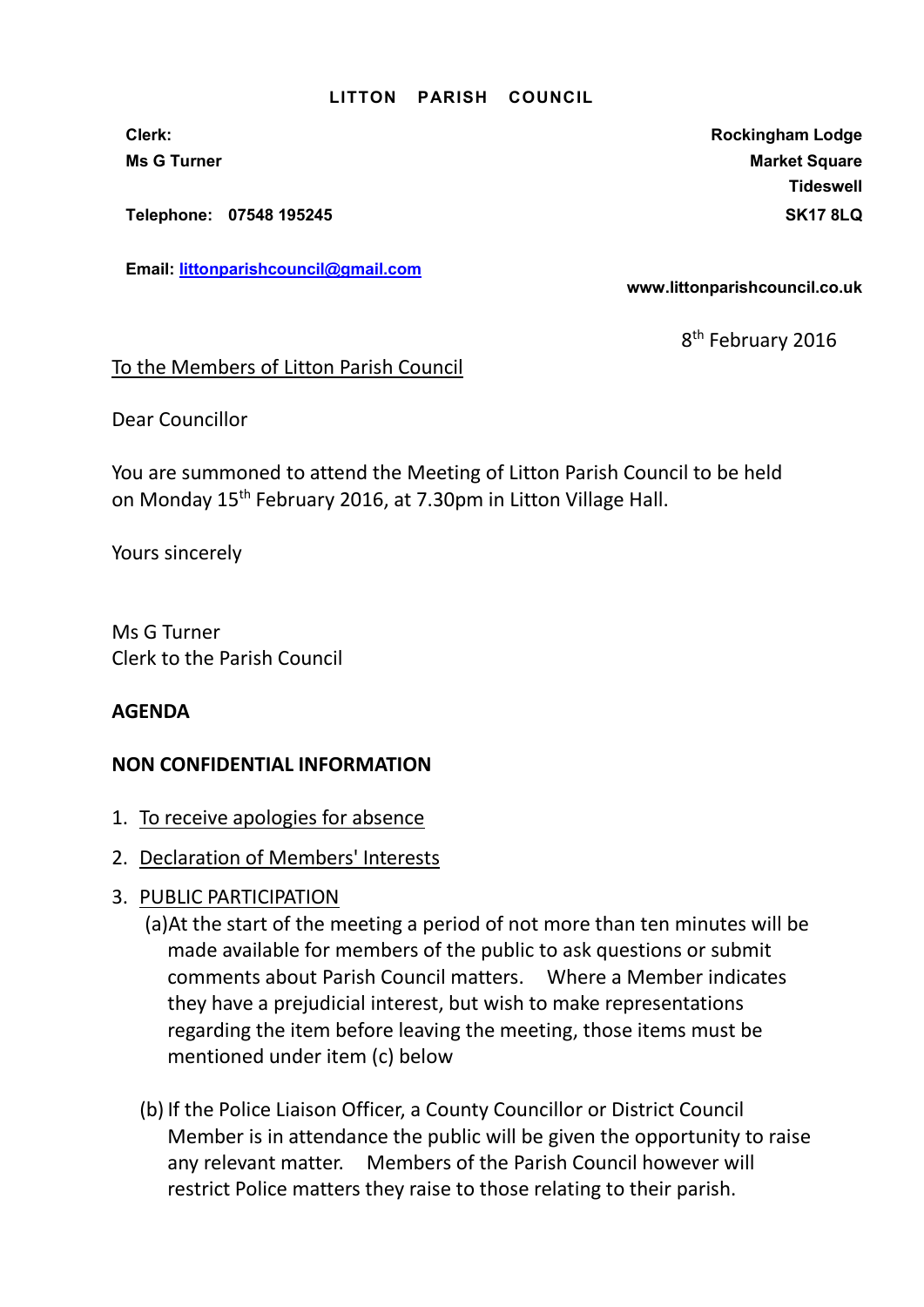(c) Members declaring a prejudicial interest who wish to make representations or give evidence under the Code of Conduct relating to Agenda items shall do so at this stage.

To determine which items, if any, from the Agenda should be taken with the public excluded. If the Parish Council decides to exclude the public, it will be necessary to pass a resolution in the following terms:

"to consider a resolution under the Public Bodies (Admission to Meetings Act 1960) s1 to exclude members of the press and public in order to discuss item number ..."

This item will then be discussed with press and public excluded.

- 4. To confirm the minutes of the Full Council Meeting held on 18<sup>th</sup> January 2016.
- 5. Actions from the minutes
	- 1581 Cressbrook war memorial
	- 1632 Freedom of information requests policy review
	- 1638 Garden of Remembrance maintenance
	- 1639 Playground maintenance
	- 1641 Car Parking in Litton Village
	- 1651 Sunnybank lease agreement
- 6. Grass Cutting Contract
- 7. Fireproof document box
- 8. External Audit for Smaller Authorities (DALC documentation attached)
- 9. Budget 2016/17
- 10. Agree dates for Annual Parish Meeting and AGM
- 11. HM the Queen's 90<sup>th</sup> Birthday celebration beacon 21 April 2016
- 12. Heritage Lottery Fund Playing Field verbal report
- 13. Planning applications Application Number NP/DDD/0116/0028 Long Shippon, Hall Lane, Litton Single storey double garage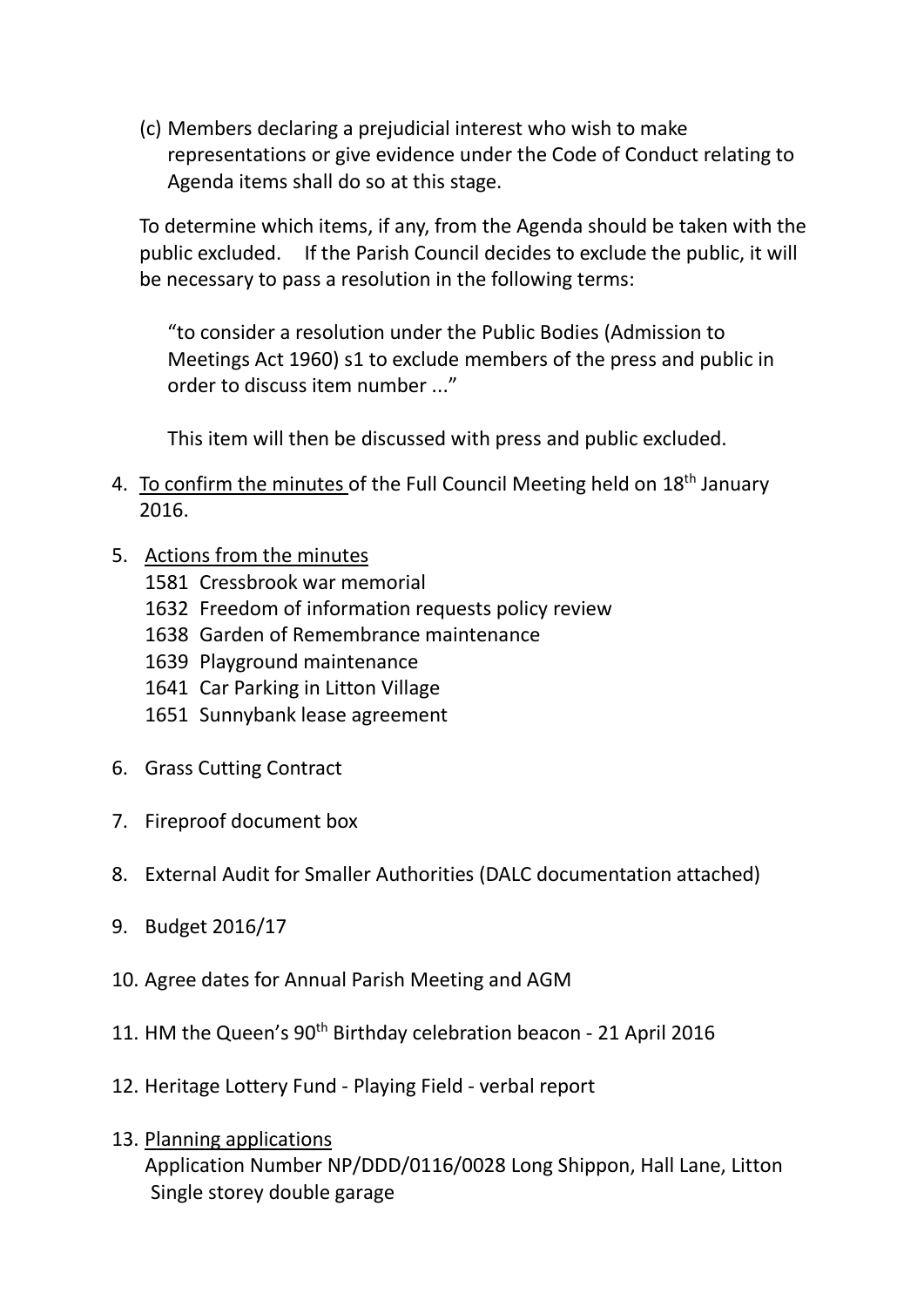# 14. Finance

Accounts for Payment

# 15. Correspondence

 Heritage Lottery Fund letter – WW1 centenary DALC Circular – enhanced subscription charges 2016/17 Letter from Land Registry re Sunnybank

Date of Next Meeting - 20<sup>th</sup> March 2016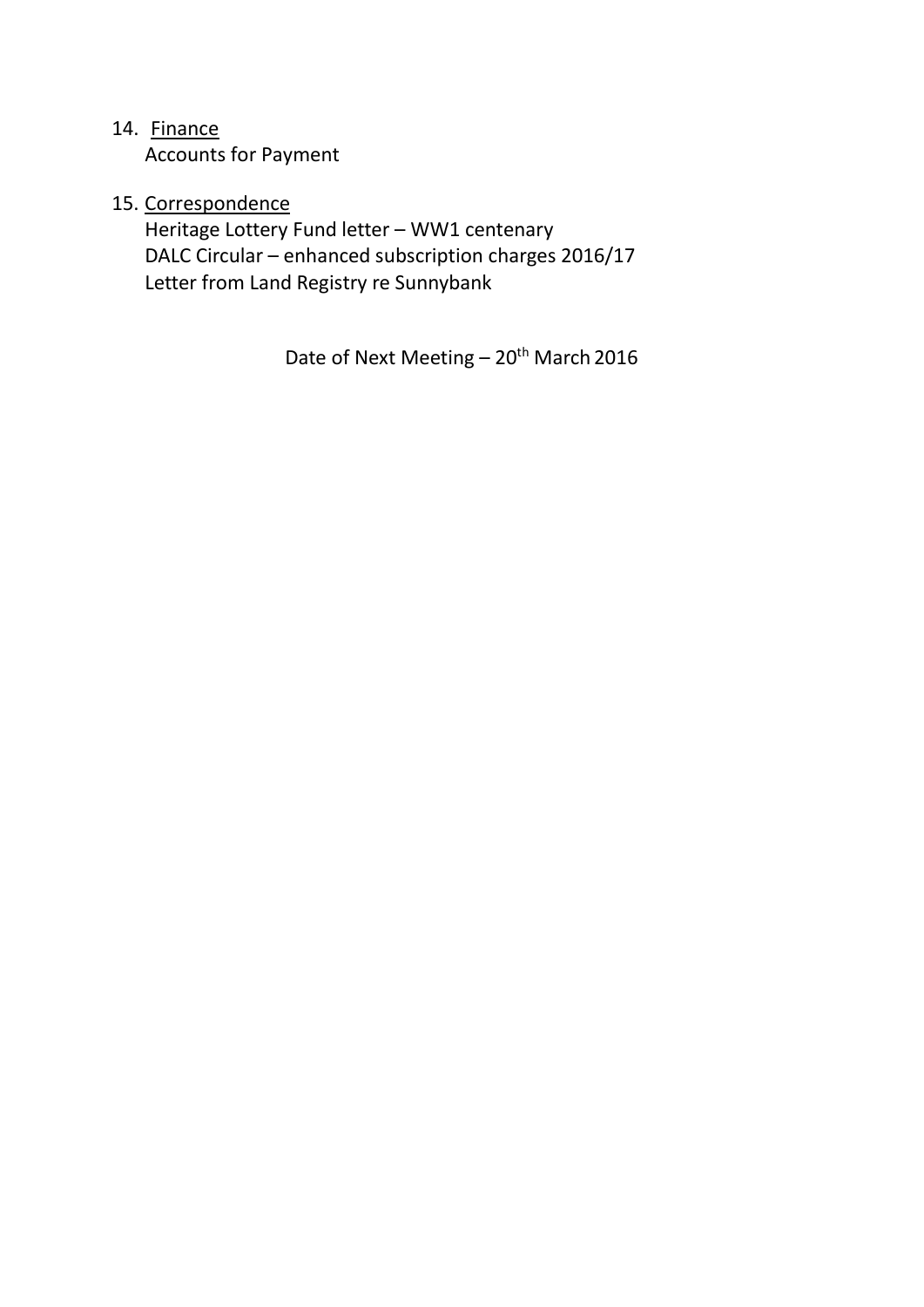Telephone: 07548 195245 SK17 8LQ

Email: littonparishcouncil@gmail.com

Clerk: Rockingham Lodge Ms G Turner Market Square Market Square Market Square Market Square Market Square **Tideswell** 

www.littonparishcouncil.co.uk

11<sup>th</sup> January 2016

### To the Members of Litton Parish Council

Dear Councillor

You are summoned to attend the Meeting of Litton Parish Council to be held on Monday 18th January 2016, at 7.30pm in Litton Village Hall.

Yours sincerely

Ms G Turner Clerk to the Parish Council

### AGENDA

### NON CONFIDENTIAL INFORMATION

- 1. To receive apologies for absence
- 2. Declaration of Members' Interests
- 3. PUBLIC PARTICIPATION
	- (a)At the start of the meeting a period of not more than ten minutes will be made available for members of the public to ask questions or submit comments about Parish Council matters. Where a Member indicates they have a prejudicial interest, but wish to make representations regarding the item before leaving the meeting, those items must be mentioned under item (c) below
	- (b) If the Police Liaison Officer, a County Councillor or District Council Member is in attendance the public will be given the opportunity to raise any relevant matter. Members of the Parish Council however will restrict Police matters they raise to those relating to their parish.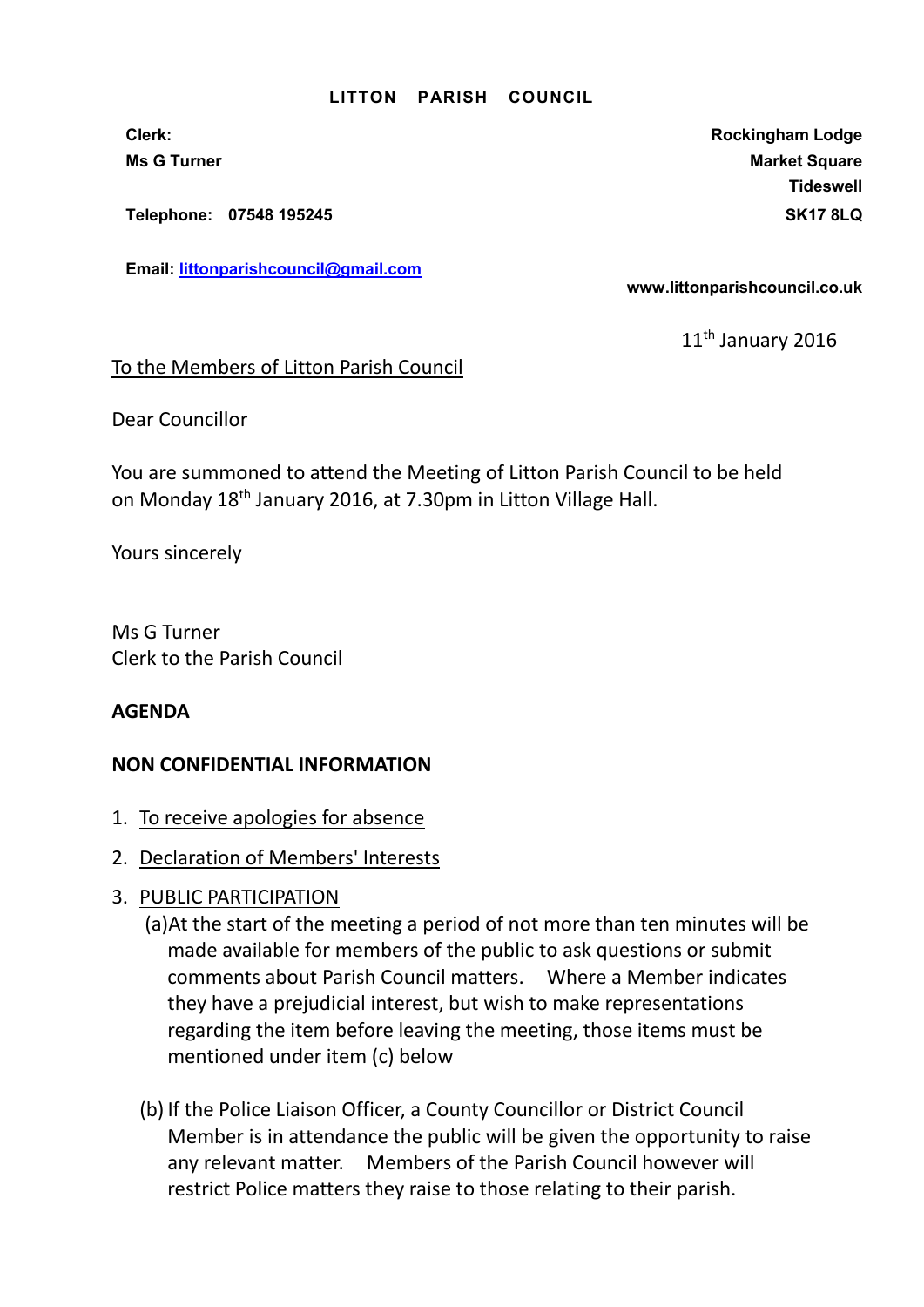(c) Members declaring a prejudicial interest who wish to make representations or give evidence under the Code of Conduct relating to Agenda items shall do so at this stage.

To determine which items, if any, from the Agenda should be taken with the public excluded. If the Parish Council decides to exclude the public, it will be necessary to pass a resolution in the following terms:

"to consider a resolution under the Public Bodies (Admission to Meetings Act 1960) s1 to exclude members of the press and public in order to discuss item number ..."

This item will then be discussed with press and public excluded.

- 4. To confirm the minutes of the Full Council Meeting held on 16<sup>th</sup> November 2015.
- 5. Actions from the minutes
	- 1484 Clearance of verges in Cressbrook
	- 1563 Village Greens Regulations and Charges newsletter (revised newsletter & regulations attached)
	- 1581 Cressbrook war memorial
	- 1612 Display of Cemetery regulations at Litton cemetery
	- 1632 Freedom of information requests policy review
	- 1638 Garden of Remembrance maintenance
	- 1639 Playground maintenance
	- 1641 Car Parking in Litton Village
- 6. Grass Cutting Contract

7. Lease for land adjacent to the Playground and Sunnybank to Mr and Mrs **Burrows** 

- 8. 'Flower Tubs' Litton
- 9. Budget 2016/17 (report attached)
- 10. Garden of Remembrance; planting
- 11. Clerks Holiday Pay; proposal to use the 12.07% rule
- 12. Planning applications